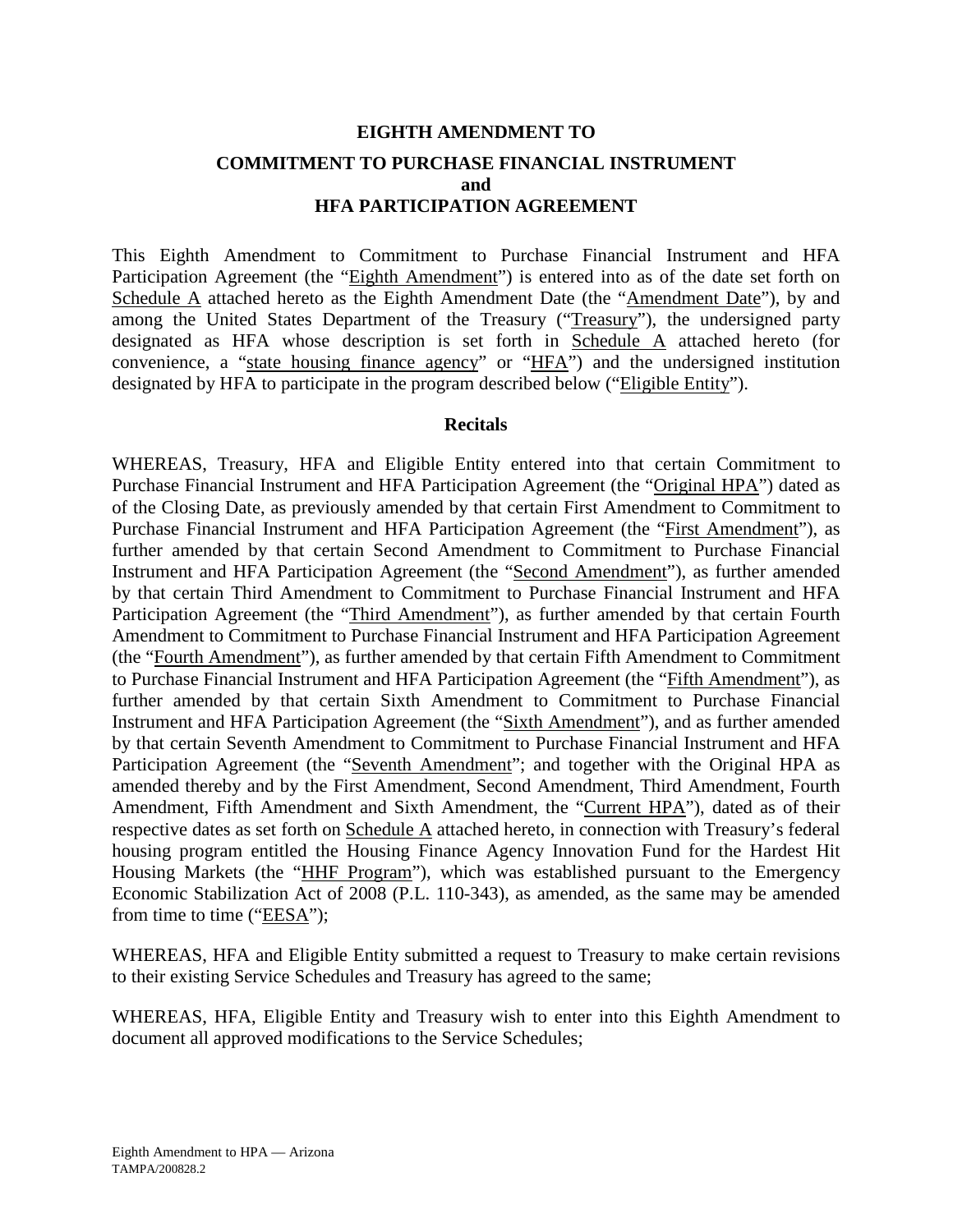Accordingly, in consideration of the representations, warranties, and mutual agreements set forth herein and for other good and valuable consideration, the receipt and sufficiency of which are hereby acknowledged, Treasury, HFA and Eligible Entity agree as follows.

### **Agreement**

### **1. Amendments**

A. Definitions. All references in the Current HPA to the "Agreement" shall mean the Current HPA, as further amended by this Eighth Amendment; and all references in the Current HPA to Schedules A, B or C shall mean the Schedules A, B or C attached to this Eighth Amendment. All references herein to the "HPA" shall mean the Current HPA, as further amended by this Eighth Amendment.

B. Schedule A. Schedule A attached to the Current HPA is hereby deleted in its entirety and replaced with Schedule A attached to this Eighth Amendment.

C. Schedule B. Schedule B attached to the Current HPA is hereby deleted in its entirety and replaced with Schedule B attached to this Eighth Amendment.

D. Schedule C. Schedule C attached to the Current HPA is hereby deleted in its entirety and replaced with Schedule C attached to this Eighth Amendment.

#### **2. Representations, Warranties and Covenants**

A. HFA and Eligible Entity. HFA and Eligible Entity, each for itself, make the following representations, warranties and covenants to Treasury and the truth and accuracy of such representations and warranties and compliance with and performance of such covenants are continuing obligations of HFA and Eligible Entity, each as to itself. In the event that any of the representations or warranties made herein cease to be true and correct or HFA or Eligible Entity breaches any of its covenants made herein, HFA or Eligible Entity, as the case may be, agrees to notify Treasury immediately and the same shall constitute an Event of Default under the HPA.

(1) HFA and Eligible Entity each hereby certifies, represents and warrants as of the date hereof that each of the representations and warranties of HFA or Eligible Entity, as applicable, contained in the HPA are true, correct, accurate and complete in all material respects as of the date hereof. All covenants of HFA or Eligible Entity, as applicable, contained in the HPA shall remain in full force and effect and neither HFA, nor Eligible Entity is in breach of any such covenant.

(2) Eligible Entity has the full corporate power and authority to enter into, execute, and deliver this Eighth Amendment and any other closing documentation delivered to Treasury in connection with this Eighth Amendment, and to perform its obligations hereunder and thereunder.

(3) HFA has the full legal power and authority to enter into, execute, and deliver this Eighth Amendment and any other closing documentation delivered to Treasury in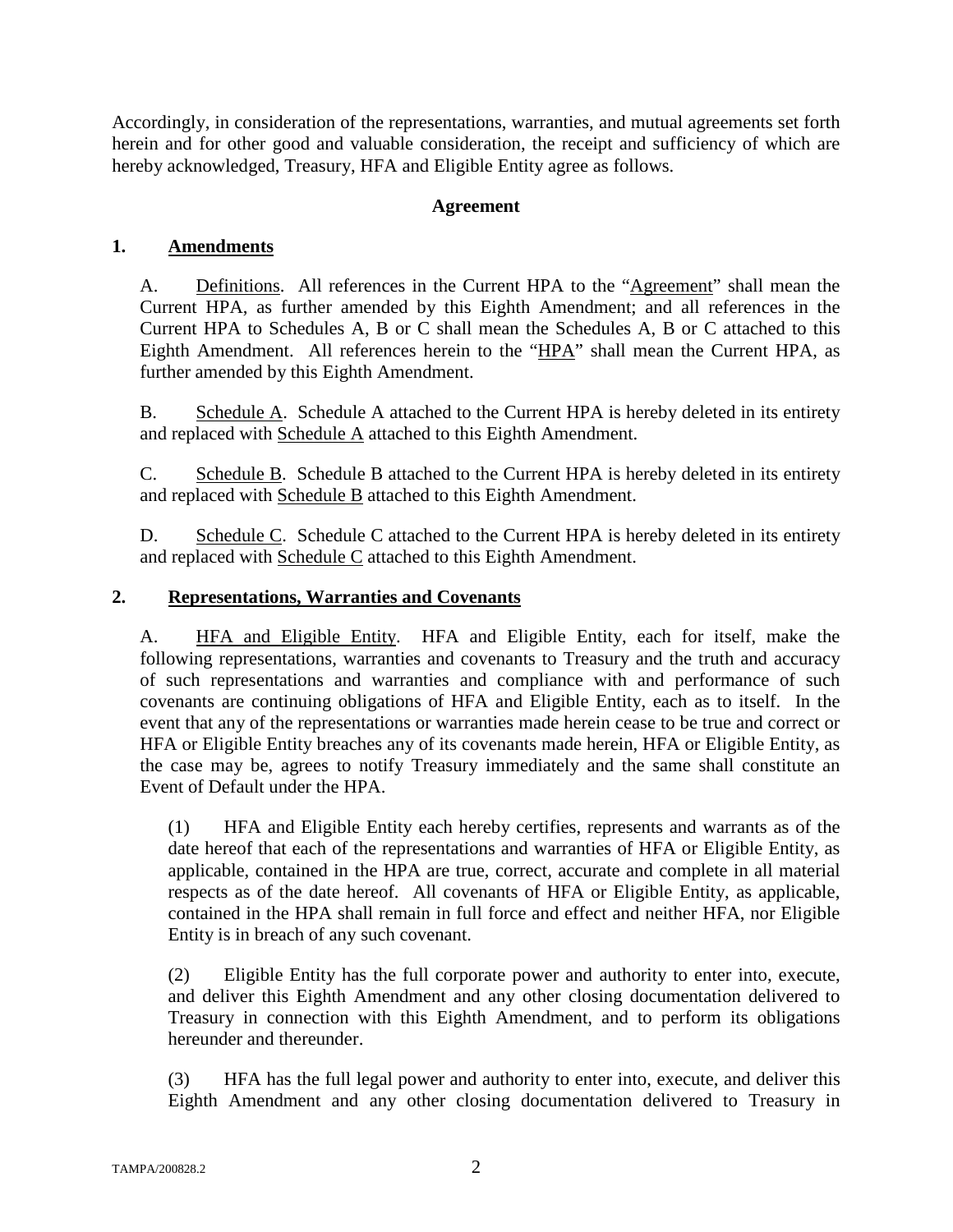connection with this Eighth Amendment, and to perform its obligations hereunder and thereunder.

#### **3. Miscellaneous**

A. The recitals set forth at the beginning of this Eighth Amendment are true and accurate and are incorporated herein by this reference.

B. Capitalized terms used but not defined herein shall have the meanings ascribed to them in the HPA.

C. Any provision of the HPA that is determined to be prohibited or unenforceable in any jurisdiction shall, as to such jurisdiction, be ineffective to the extent of such prohibition or unenforceability without invalidating the remaining provisions of the HPA, and no such prohibition or unenforceability in any jurisdiction shall invalidate such provision in any other jurisdiction.

D. This Eighth Amendment may be executed in two or more counterparts (and by different parties on separate counterparts), each of which shall be deemed an original, but all of which together shall constitute one and the same instrument. Facsimile or electronic copies of this Eighth Amendment shall be treated as originals for all purposes.

## [SIGNATURE PAGE FOLLOWS; REMAINDER OF PAGE INTENTIONALLY LEFT BLANK]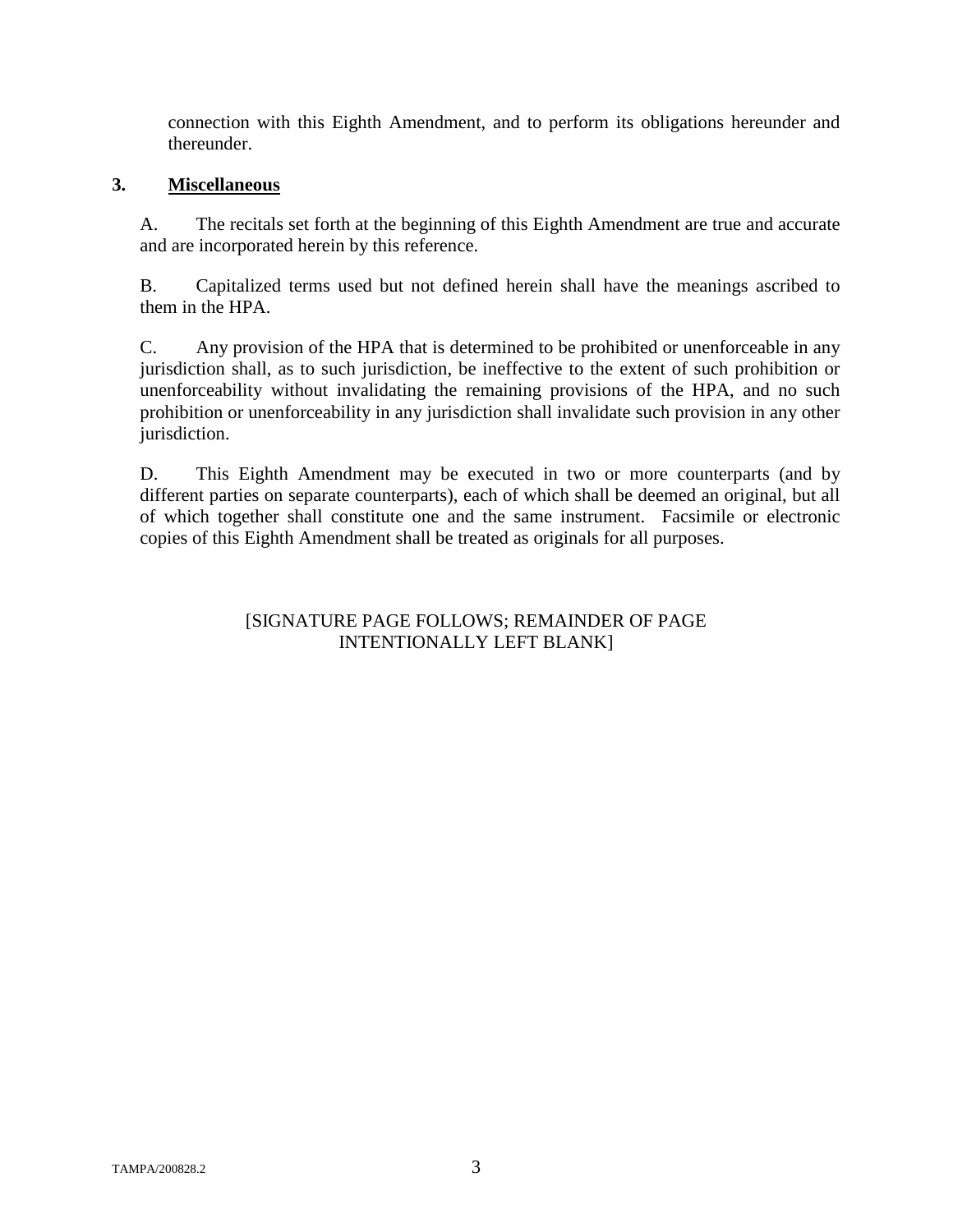In Witness Whereof, HFA, Eligible Entity and Treasury by their duly authorized officials hereby execute and deliver this Eighth Amendment to Commitment to Purchase Financial Instrument and HFA Participation Agreement as of the Amendment Date.

#### HFA:

#### **TREASURY:**

STATE OF ARIZONA, ARIZONA DEPARTMENT OF HOUSING

Bv:

Michael Trailor /ame Title: Director

UNITED STATES DEPARTMENT OF THE **TREASURY** 

By:

Name: Timothy G. Massad Title: Assistant Secretary for **Financial Stability** 

#### **ELIGIBLE ENTITY:**

ARIZONA HOME FORECLOSURE PREVENTION FUNDING CORPORATION

 $B\overline{v}$ : Michael Trailor

Title: Chairman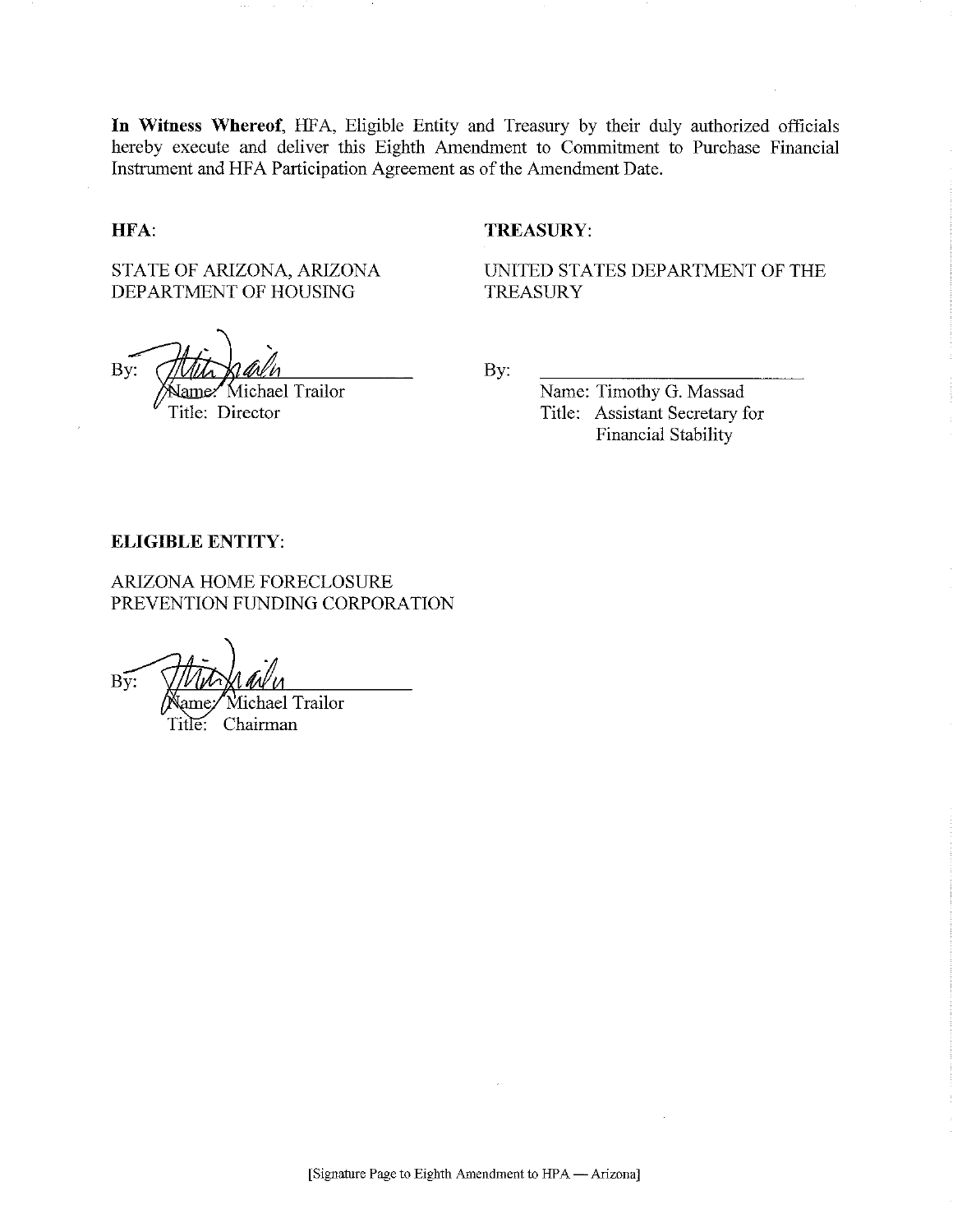In Witness Whereof, HFA, Eligible Entity and Treasury by their duly authorized officials hereby execute and deliver this Eighth Amendment to Commitment to Purchase Financial Instrument and HFA Participation Agreement as of the Amendment Date.

#### HFA:

#### **TREASURY:**

STATE OF ARIZONA, ARIZONA DEPARTMENT OF HOUSING

UNITED STATES DEPARTMENT OF THE **TREASURY** 

By:

Name: Carol Ditmore Title: Assistant Deputy Director/Operations

By:

Name: Timothy G. Massad Title: Assistant Secretary for Financial Stability

#### **ELIGIBLE ENTITY:**

ARIZONA HOME FORECLOSURE PREVENTION FUNDING CORPORATION

By:

Name: Carol Ditmore Title: Treasurer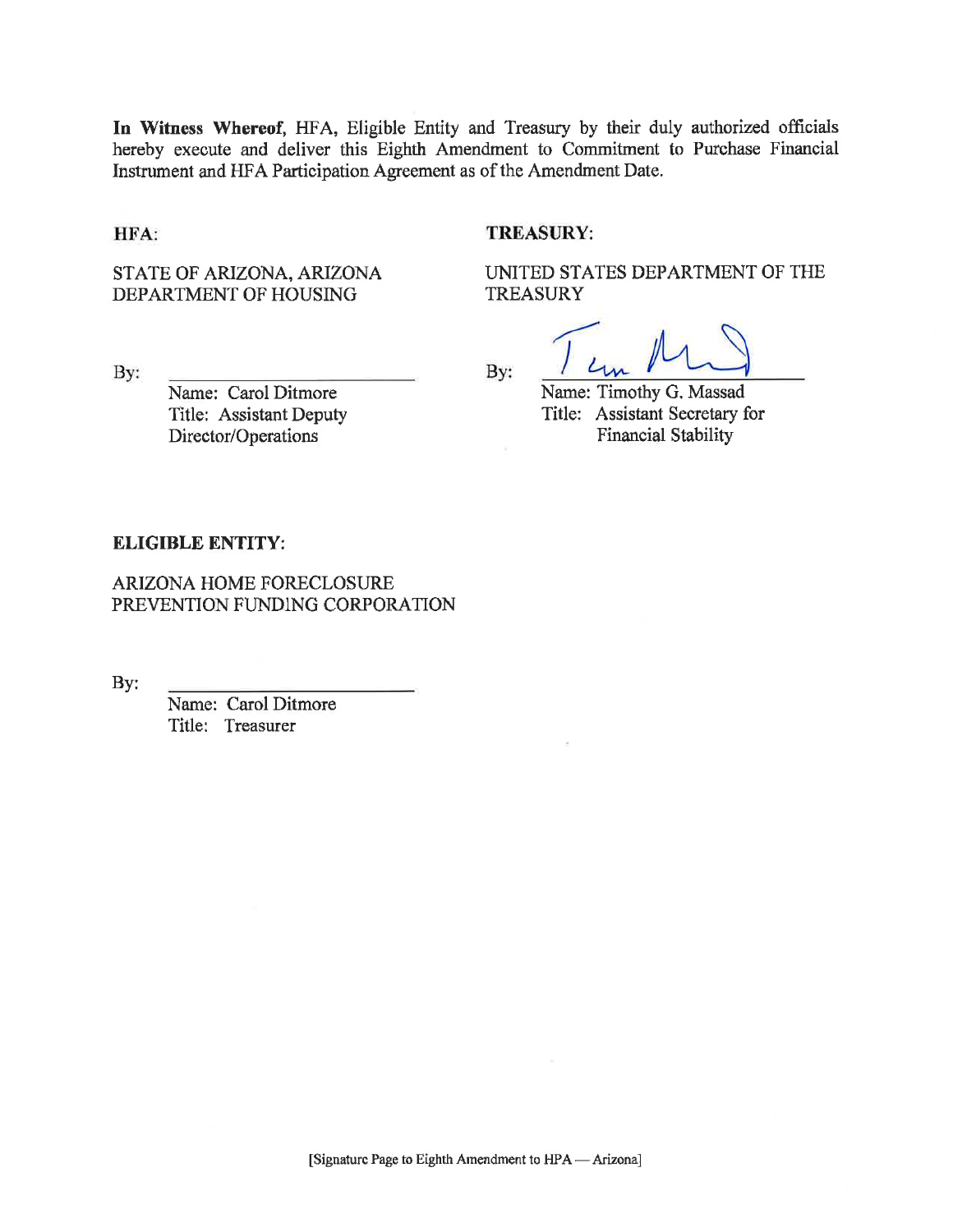# **EXHIBITS AND SCHEDULES**

Schedule A Basic Information<br>Schedule B Service Schedules

Schedule B Service Schedules<br>Schedule C Permitted Expense

Permitted Expenses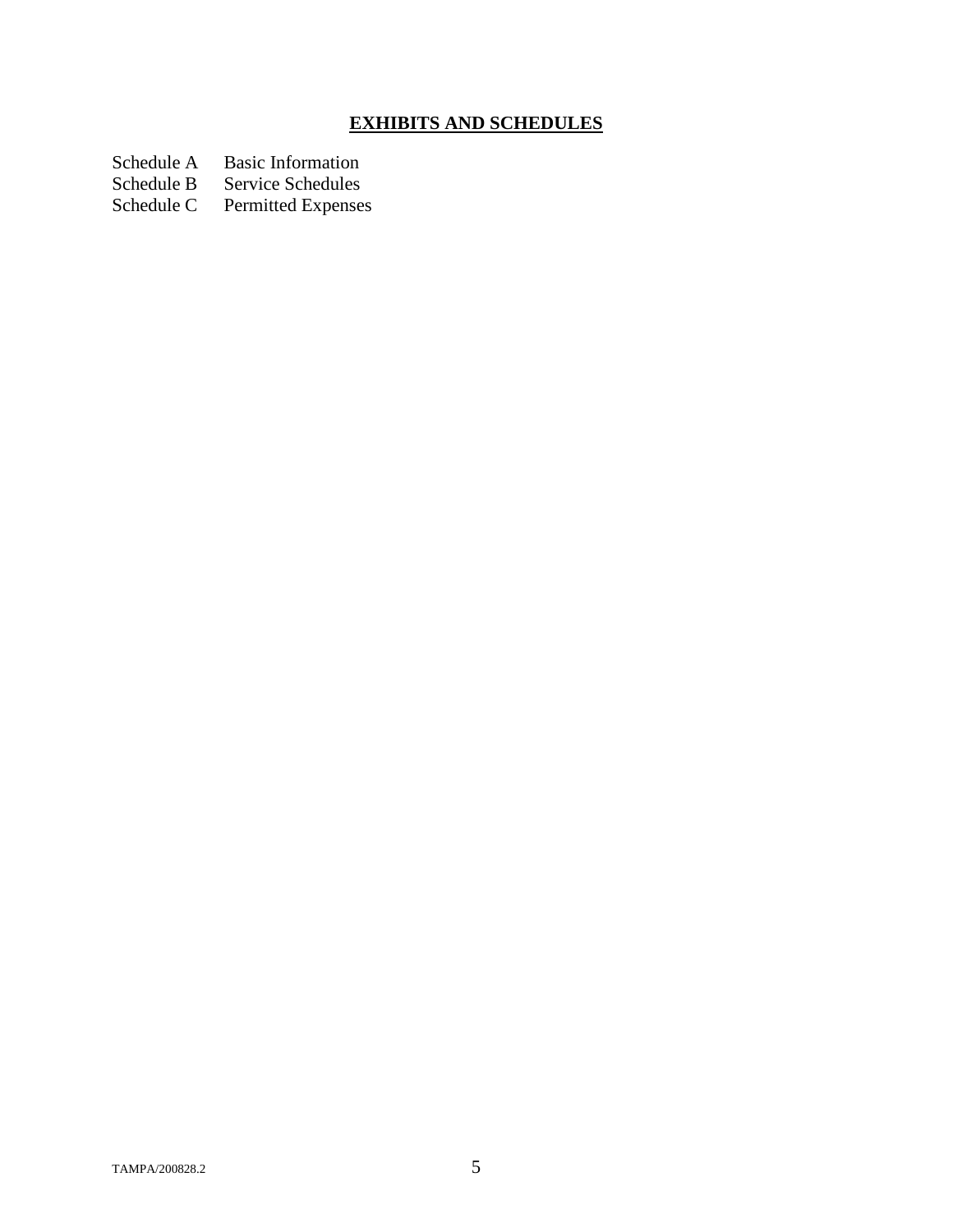# **SCHEDULE A**

# **BASIC INFORMATION**

| Eligible Entity Information:                                                    |                                                                                                                                                                                                                                                                     |
|---------------------------------------------------------------------------------|---------------------------------------------------------------------------------------------------------------------------------------------------------------------------------------------------------------------------------------------------------------------|
| Name of the Eligible Entity:                                                    | Arizona Home Foreclosure Prevention<br><b>Funding Corporation</b>                                                                                                                                                                                                   |
| Corporate or other organizational form:                                         | Arizona Non-Profit corporation                                                                                                                                                                                                                                      |
| Jurisdiction of organization:                                                   | Arizona domiciliary                                                                                                                                                                                                                                                 |
| Notice Information:                                                             | Arizona Home Foreclosure Prevention<br>Funding Corporation<br>c/o Carol Ditmore, Arizona Department of<br>Housing<br>1110 W. Washington, Ste. 310<br>Phoenix, Arizona 85007<br>Phone: (602) 771-1000<br>Fax: $(602)$ 771-1002<br>Email: Carol.Ditmore@azhousing.gov |
| <b>HFA</b> Information:                                                         |                                                                                                                                                                                                                                                                     |
| Name of HFA:                                                                    | State of Arizona, Arizona Department of<br>Housing                                                                                                                                                                                                                  |
| Organizational form:                                                            | Constituent Department of the State of<br>Arizona                                                                                                                                                                                                                   |
| Date of Application:                                                            | April 16, 2010                                                                                                                                                                                                                                                      |
| Date of Action Plan:                                                            | September 1, 2010                                                                                                                                                                                                                                                   |
| Notice Information:                                                             | <b>Arizona Department of Housing</b><br>Carol Ditmore, Assistant Deputy Director,<br>Operations<br>1110 W. Washington, Ste. 310<br>Phoenix, AZ 85007<br>Phone: (602) 771-1000<br>Fax: $(602)$ 771-1002<br>Email: Carol.Ditmore@azhousing.gov                        |
| Program Participation Cap:                                                      | \$267,766,006.00                                                                                                                                                                                                                                                    |
| Portion of Program Participation Cap<br><b>Representing Original HHF Funds:</b> | \$125,100,000.00                                                                                                                                                                                                                                                    |
|                                                                                 |                                                                                                                                                                                                                                                                     |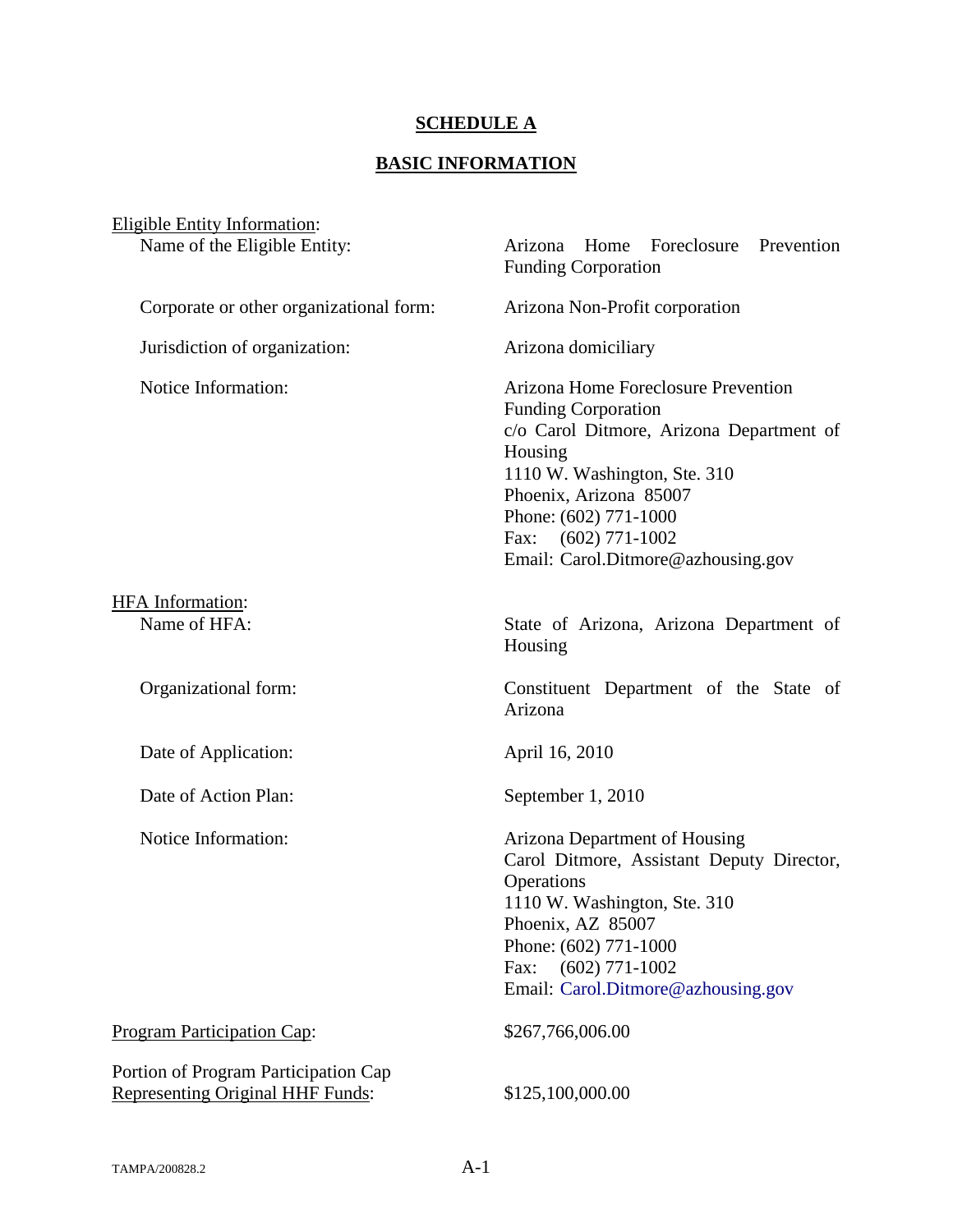| Portion of Program Participation Cap<br>Representing Unemployment HHF Funds: | N/A                                                                                                                               |
|------------------------------------------------------------------------------|-----------------------------------------------------------------------------------------------------------------------------------|
| Permitted Expenses:                                                          | \$32,155,609.00                                                                                                                   |
| <b>Closing Date:</b>                                                         | June 23, 2010                                                                                                                     |
| <b>First Amendment Date:</b>                                                 | September 23, 2010                                                                                                                |
| <b>Second Amendment Date:</b>                                                | September 29, 2010                                                                                                                |
| Third Amendment Date:                                                        | December 16, 2010                                                                                                                 |
| <b>Fourth Amendment Date:</b>                                                | January 26, 2011                                                                                                                  |
| <b>Fifth Amendment Date:</b>                                                 | March 31, 2011                                                                                                                    |
| <b>Sixth Amendment Date:</b>                                                 | May 25, 2011                                                                                                                      |
| <b>Seventh Amendment Date:</b>                                               | August 31, 2011                                                                                                                   |
| <b>Eighth Amendment Date:</b>                                                | March 29, 2012                                                                                                                    |
| <b>Eligible Entity Depository Account Information:</b>                       | See account information set forth in the<br>Depository Account Control Agreement<br>Eligible<br>between Treasury<br>and<br>Entity |

regarding the HHF Program.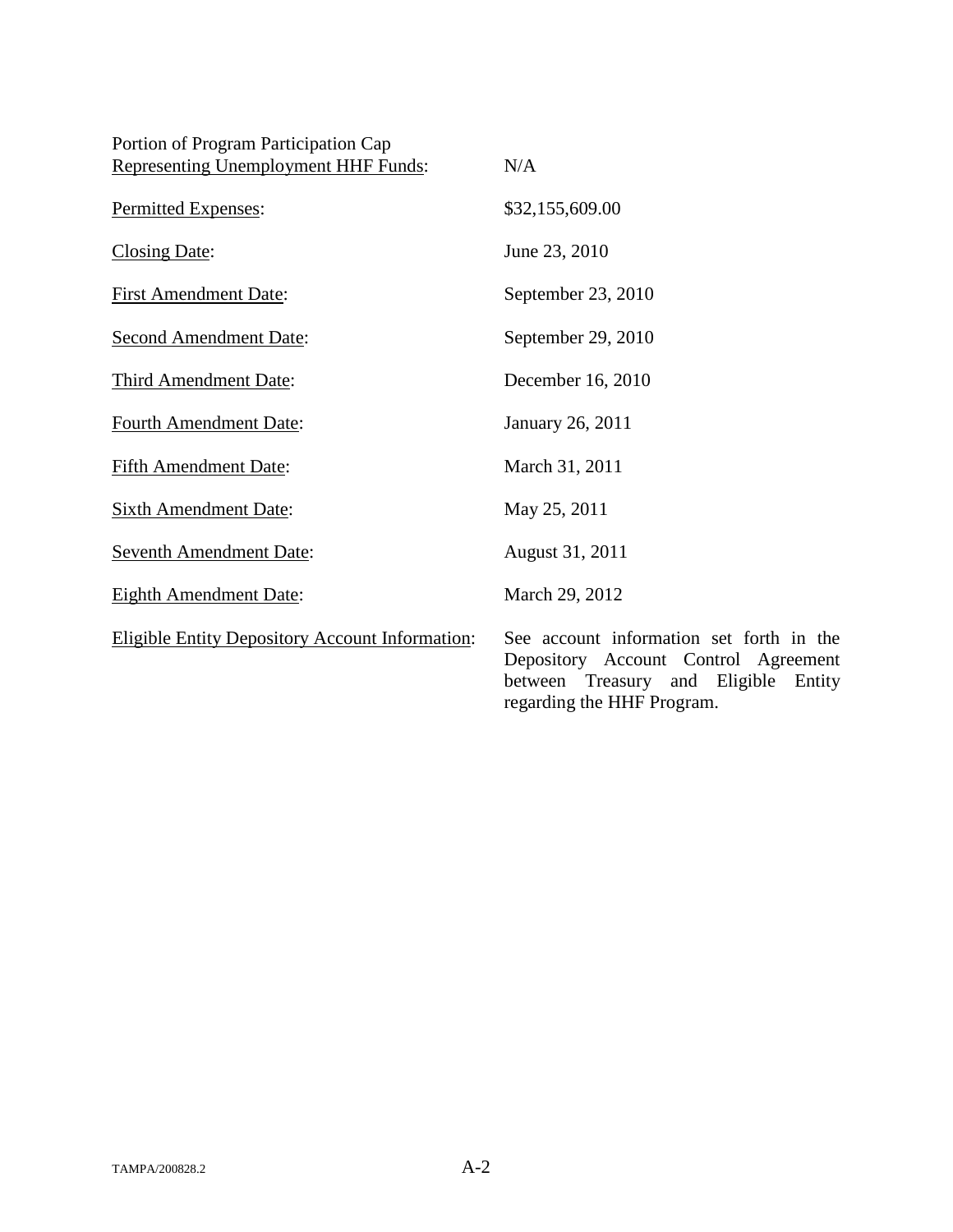### **SCHEDULE B**

#### **SERVICE SCHEDULES**

The Service Schedules attached as Schedule B to the Current HPA are hereby deleted in their entirety and replaced with the attached Service Schedules (numbered sequentially as Service Schedule B-1, Service Schedule B-2, et. seq.), which collectively comprise Schedule B to the HPA.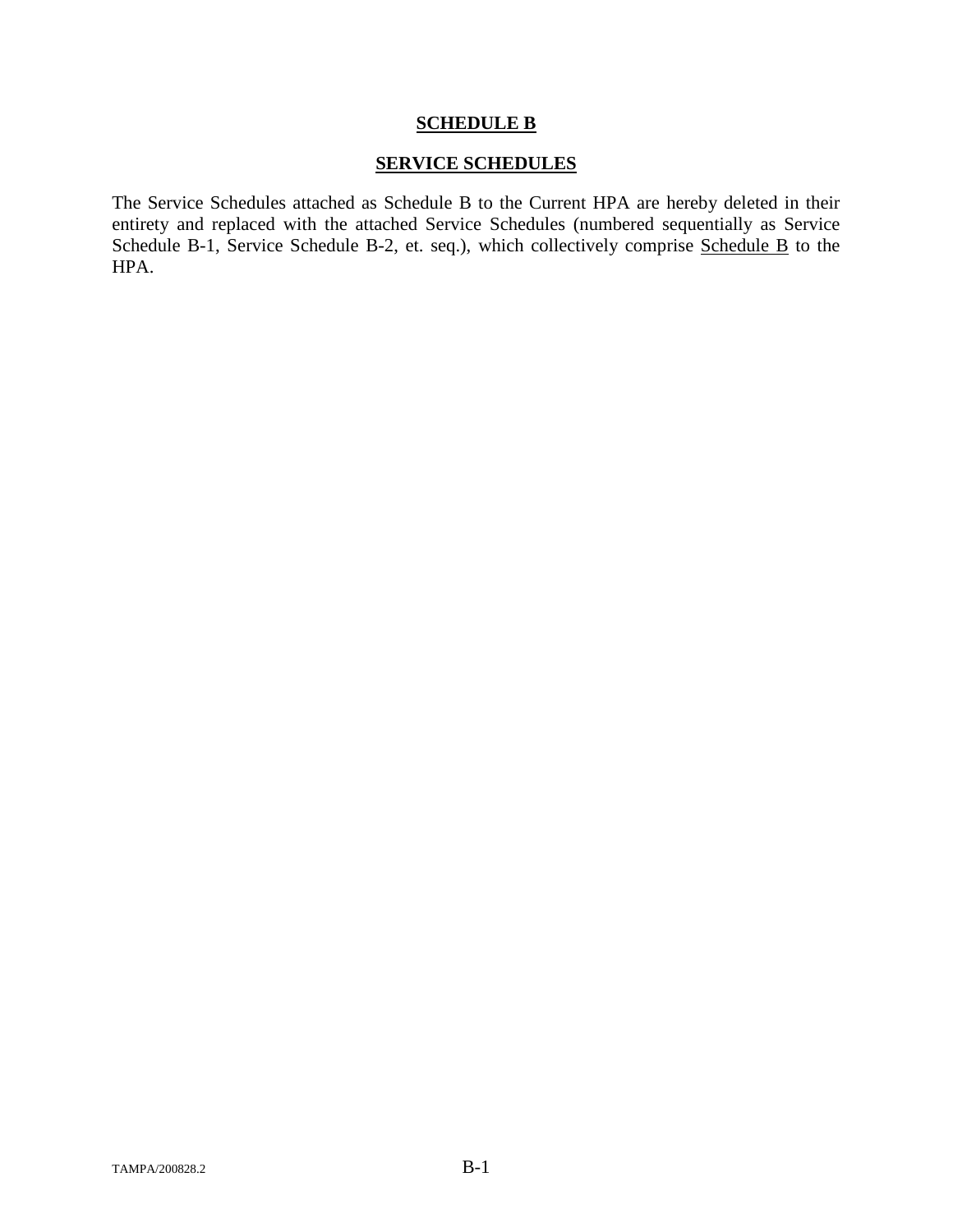# **SAVEMYHOMEAZ Permanent Modifications Component Summary Guidelines**

| 1. Program Overview                                   | The Permanent Modification Component is being administered<br>by the Arizona Department of Housing ("ADOH"). Efforts may<br>include principal reduction, interest rate reduction, and/or term<br>extension to achieve a monthly payment that does not exceed<br>31.99% of the borrower's monthly income, depending on the<br>agreement with the servicer. Borrowers that are suffering an<br>approved hardship, demonstrate personal responsibility, and<br>whose principal outstanding mortgage balance exceeds 120% of<br>the present market value of the borrower's residence may be<br>eligible for principal reduction assistance.                                                                          |
|-------------------------------------------------------|------------------------------------------------------------------------------------------------------------------------------------------------------------------------------------------------------------------------------------------------------------------------------------------------------------------------------------------------------------------------------------------------------------------------------------------------------------------------------------------------------------------------------------------------------------------------------------------------------------------------------------------------------------------------------------------------------------------|
|                                                       | Depending on the agreement with the servicer, one of two<br>methods will be used to reduce the principal balance of a<br>borrower's primary mortgage:                                                                                                                                                                                                                                                                                                                                                                                                                                                                                                                                                            |
|                                                       | A forgivable loan may be made to eligible borrowers for<br>up to \$50,000; or<br>Up to \$50,000 in assistance may be provided over a<br>three-year period.<br>A borrower's primary mortgage lender may agree to make a<br>matching reduction to the principal balance of the primary loan.                                                                                                                                                                                                                                                                                                                                                                                                                       |
|                                                       | The structure of these two types of assistance is further discussed<br>in section 8.                                                                                                                                                                                                                                                                                                                                                                                                                                                                                                                                                                                                                             |
| 2. Program Goals                                      | The central goal of the Permanent Modification Component is to<br>help homeowners avoid foreclosure by permanently modifying a<br>borrower's primary mortgage to achieve a monthly payment that<br>does not exceed 31.99% of the borrower's monthly income,<br>depending on the agreement with the servicer.<br>Loan<br>modifications may include principal reduction (the amount of<br>any principal reduction provided by HHF Program funds may be<br>matched by a borrower's lender/servicer), interest rate reduction,<br>and/or term extension. The Permanent Modification Component<br>aspires to achieve a ninety percent (90%) success rate in<br>modifying loans with the borrowers' lenders/servicers. |
| <b>Target</b><br><b>3.</b><br><b>Population/Areas</b> | The targeted populations are households whose income does not<br>exceed 150% Area Median Income ("AMI") and that exhibit a<br>commitment to retaining their home and can demonstrate an<br>ability to maintain a financial obligation for the home. These                                                                                                                                                                                                                                                                                                                                                                                                                                                        |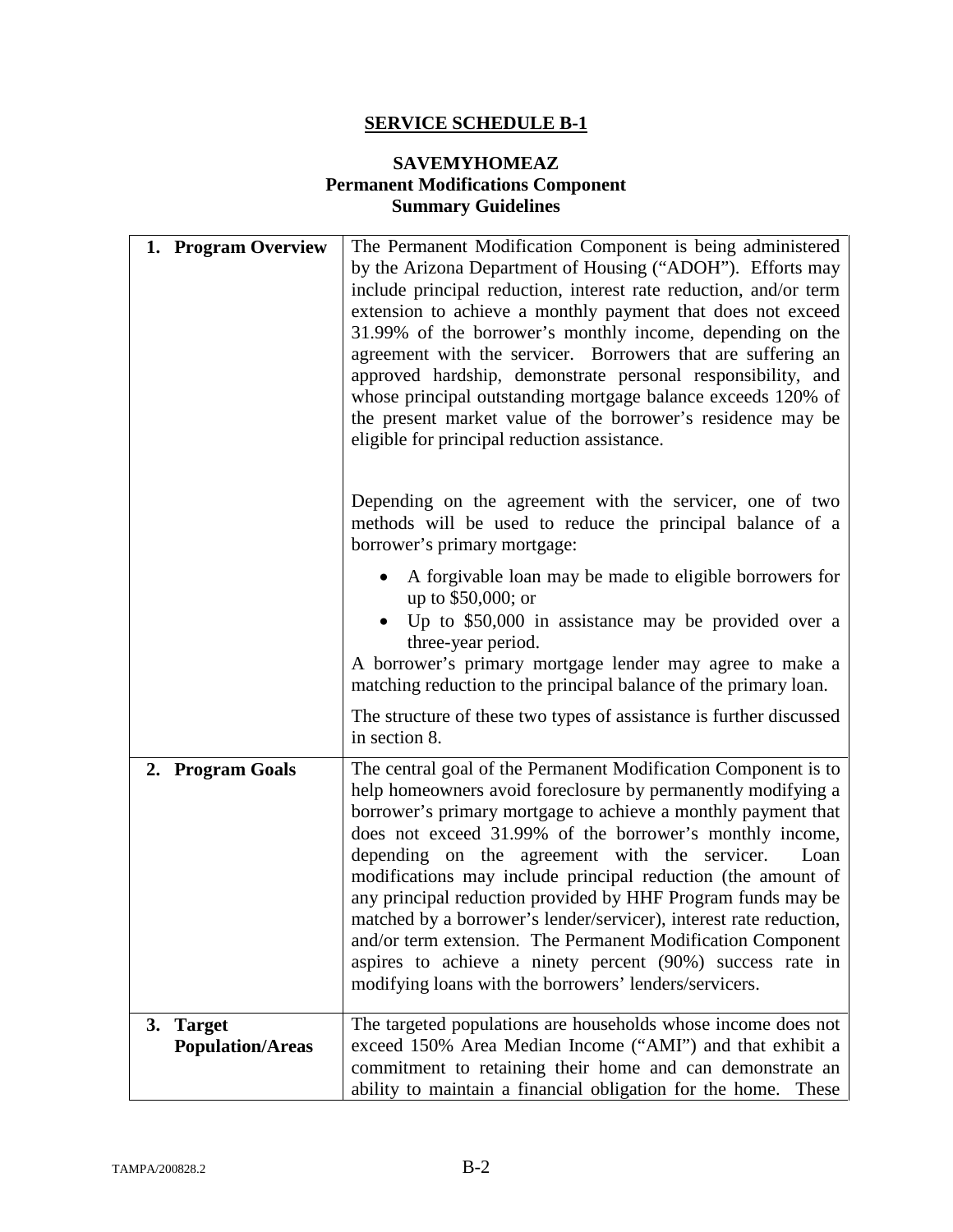|                                                          | households will be analyzed based on two primary factors which<br>are affordability and profitability. Each household will be<br>evaluated to determine an affordable and sustainable monthly<br>mortgage payment according to its gross monthly income.<br>It is projected that program assistance will be provided to<br>targeted areas according to the following breakdown of counties.<br>These projections are based on population, delinquent loans and<br>pending foreclosures in these areas.<br>Maricopa County, 79% of program funds<br>Pima County, 9% of program funds<br>Pinal County, 9% of program funds<br>All other areas, 3% of program funds                                                                                                                |
|----------------------------------------------------------|---------------------------------------------------------------------------------------------------------------------------------------------------------------------------------------------------------------------------------------------------------------------------------------------------------------------------------------------------------------------------------------------------------------------------------------------------------------------------------------------------------------------------------------------------------------------------------------------------------------------------------------------------------------------------------------------------------------------------------------------------------------------------------|
| 4. Program Allocation                                    | \$160,191,630.00                                                                                                                                                                                                                                                                                                                                                                                                                                                                                                                                                                                                                                                                                                                                                                |
| (Excluding<br><b>Administrative</b><br><b>Expenses</b> ) |                                                                                                                                                                                                                                                                                                                                                                                                                                                                                                                                                                                                                                                                                                                                                                                 |
| 5. Borrower<br><b>Eligibility Criteria</b>               | Eligible financial hardship. Eligible financial hardships<br>$\bullet$<br>include: reduced income due to under employment, medical<br>condition divorce or death. Borrower will be required to<br>provide a financial hardship affidavit.<br>Property must be borrower's primary residence.<br>150% of AMI maximum household income.<br>Present dollar value of 31.99% of monthly gross income<br>must be equal to or greater than NPV of REO, depending on<br>the agreement with the servicer.<br>Depending on the agreement with the servicer, the eligibility<br>will either be determined through application process and<br>application evaluation by ADOH and HUD approved<br>counselors or may be determined through application<br>evaluation by the servicer and ADOH. |
| 6. Property/Loan<br><b>Eligibility Criteria</b>          | Property must be owner occupied.<br>$\bullet$<br>Mortgage amount must be equal to or less than GSE<br>conforming limits.<br>Mortgage must be delinquent by at least 2 payments or the<br>borrower that is current or has only one payment due and<br>unpaid by the end of the month in which it is due and makes<br>application for program assistance will be evaluated to<br>determine if he or she is at risk of imminent default.<br>Depending on the agreement with the servicer, mortgage<br>may be required to be a minimum of 7 days prior to the<br>scheduled date of a trustee's sale with respect to borrower's<br>residence.<br>Single family dwelling (1 to 4 units).                                                                                              |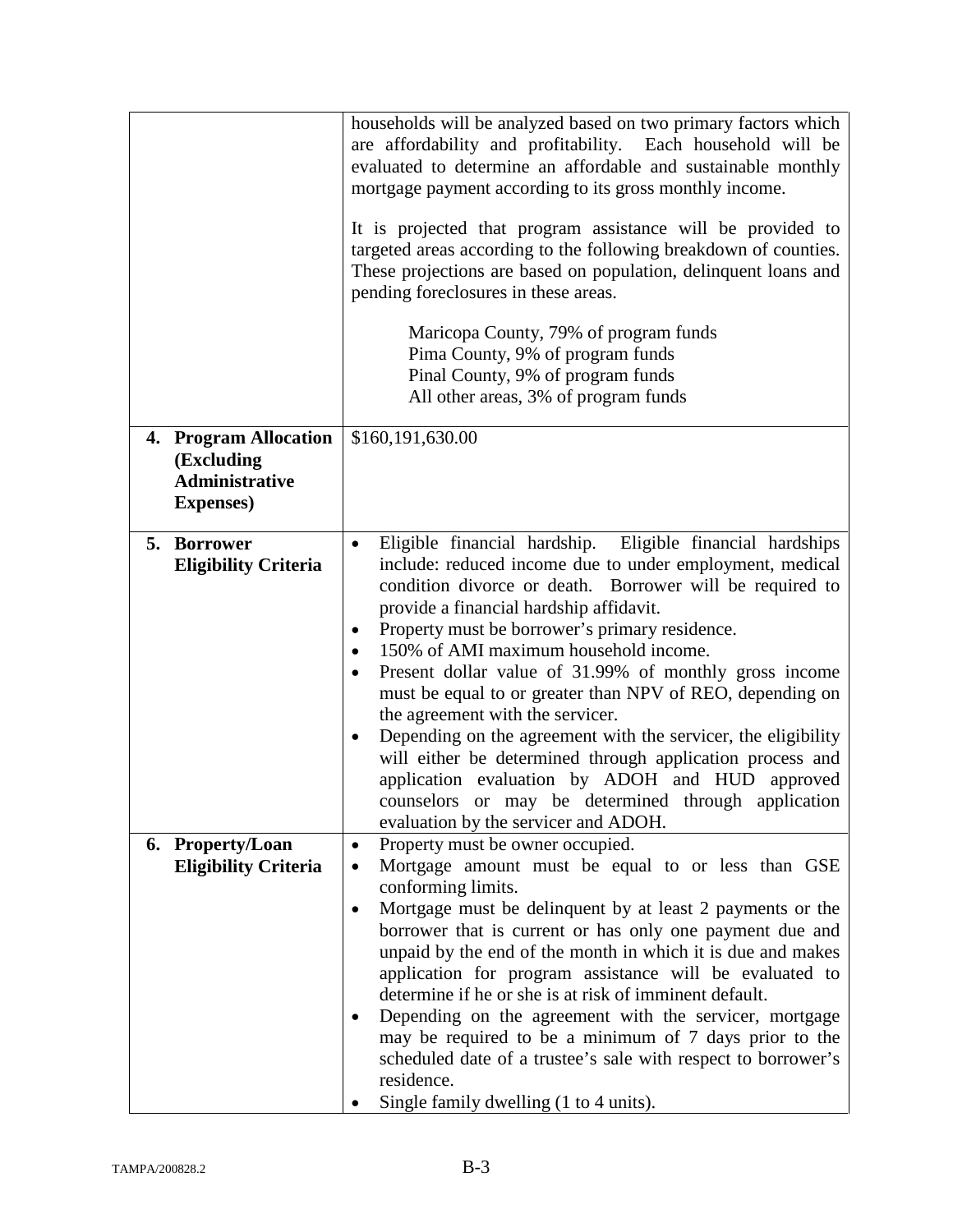| 7. Program<br><b>Exclusions</b>      | Current mortgage payment is equal to or less than 31.99% of<br>$\bullet$<br>borrower's monthly gross income.<br>Properties that have an outstanding mortgage(s) in excess of<br>$\bullet$<br>150% of the purchase price.                                                                                                                                                                                                                                                                                                                                                                                                                                                                                                                                                                                                                                                                                                                                                                                                                                                                                                                                                                                                                                                                                                                                                                                                                                                                                                                                                                                                                                                                                                                                                                                                                                                          |
|--------------------------------------|-----------------------------------------------------------------------------------------------------------------------------------------------------------------------------------------------------------------------------------------------------------------------------------------------------------------------------------------------------------------------------------------------------------------------------------------------------------------------------------------------------------------------------------------------------------------------------------------------------------------------------------------------------------------------------------------------------------------------------------------------------------------------------------------------------------------------------------------------------------------------------------------------------------------------------------------------------------------------------------------------------------------------------------------------------------------------------------------------------------------------------------------------------------------------------------------------------------------------------------------------------------------------------------------------------------------------------------------------------------------------------------------------------------------------------------------------------------------------------------------------------------------------------------------------------------------------------------------------------------------------------------------------------------------------------------------------------------------------------------------------------------------------------------------------------------------------------------------------------------------------------------|
| 8. Structure of<br><b>Assistance</b> | Depending on the agreement with the servicer, the structure of<br>assistance may be provided in one of two ways:<br>The Permanent Modifications Component may provide<br>up-front, forgivable loan to eligible borrowers for up to<br>\$50,000 depending upon individual circumstances. Notes<br>evidencing these loans will be for a term of five (5) years<br>in favor of the Eligible Entity. A forgiveness clause will<br>extinguish the loan amount at the end of five years<br>provided the consumer has satisfied all terms of the loan.<br>The terms of these loans would be zero interest, zero<br>payment for the duration of the loan. The assistance loan<br>would be considered satisfied upon expiration of 5 year<br>term and AHFPFC would release the lien connected with<br>the note. These loans would be utilized to reduce a<br>portion of the principal on the first mortgage loan, the<br>amount of which may be matched by the primary<br>lender/servicer. During the term of the assistance loan it<br>would be "due on sale" if the home has increased in<br>equity. If the home has not increased in equity to the<br>degree necessary to repay the note, all or a portion of the<br>note may be forgiven as not to create additional hardships<br>on the borrower/seller at the time of closing. Any loan<br>proceeds that are returned to the Program would be<br>reutilized to assist additional homeowners. All funds<br>recycled into the program will be returned to Treasury<br>after 12/31/2017.<br>Assistance of up to \$50,000 may be provided in equal<br>installments over a three year period, at months 13, 25<br>and 37, provided the homeowner continues to make<br>current mortgage payments. In these cases, assistance<br>will be matched dollar for dollar and therefore a loan is<br>not required in favor of the Eligible Entity. |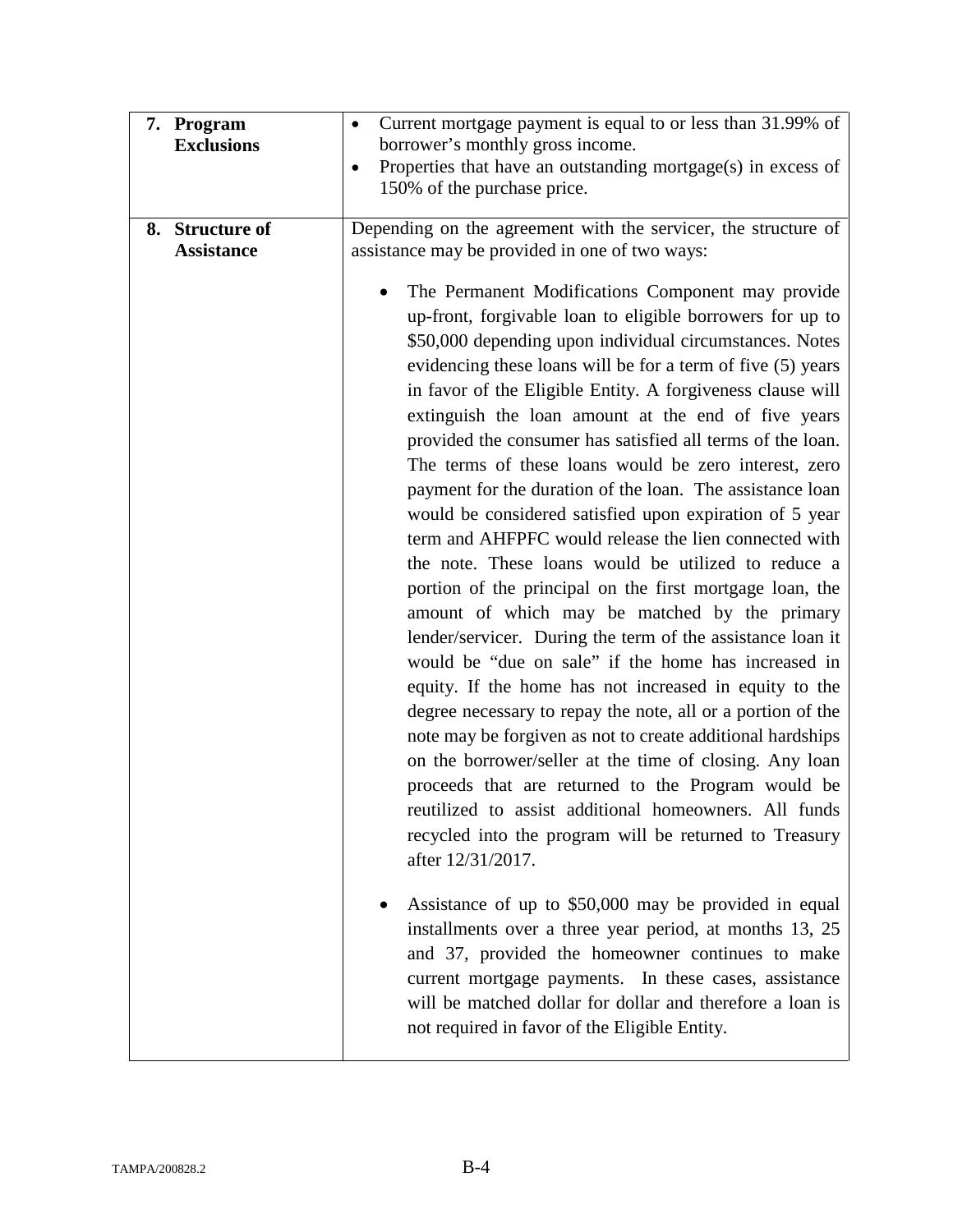| 9. Per Household                      | \$50,000 is the Maximum Amount of Assistance.<br>$\bullet$                                                                     |
|---------------------------------------|--------------------------------------------------------------------------------------------------------------------------------|
| <b>Assistance</b>                     | \$30,000 is the Estimated Median Amount of Assistance.<br>$\bullet$                                                            |
|                                       |                                                                                                                                |
| 10. Duration of                       | Permanent modification assistance will be disbursed in full at the                                                             |
| <b>Assistance</b>                     | initial completion of the modification agreement.                                                                              |
| 11. Estimated Number                  | It is anticipated that the Permanent Modification Component will                                                               |
|                                       | assist a minimum of 3,207 households in avoiding imminent                                                                      |
| of Participating<br><b>Households</b> | foreclosures.                                                                                                                  |
|                                       |                                                                                                                                |
| 12. Program                           | This program component began in September 2010 and it is                                                                       |
| <b>Inception/Duration</b>             | projected that assistance will be expended over a three year                                                                   |
|                                       | period of time. However, repayment of assistance may extend                                                                    |
|                                       | this time frame one or two additional years.                                                                                   |
|                                       |                                                                                                                                |
| 13. Program                           | N/A                                                                                                                            |
| <b>Interactions with</b>              |                                                                                                                                |
| <b>Other Programs</b>                 |                                                                                                                                |
| (e.g. other HFA                       |                                                                                                                                |
| programs)                             |                                                                                                                                |
|                                       |                                                                                                                                |
| 14. Program                           | AHFPFC's program may interact with aspects of the Making                                                                       |
| <b>Interactions with</b>              | Home Affordable Program (MHA) as AHFPFC tries to leverage                                                                      |
| <b>HAMP</b>                           | the resources provided by the MHA programs to expand the pool                                                                  |
|                                       | of borrowers that are eligible for HAMP or other MHA options.                                                                  |
|                                       | In some cases, the assistance the AHFPFC provides under HHF                                                                    |
|                                       | can supplement and extend assistance provided through MHA.                                                                     |
|                                       | To maximize the effectiveness of our foreclosure mitigation<br>efforts, servicers should use reasonable efforts to ensure that |
|                                       | TARP funds are used efficiently and that HHF programs                                                                          |
|                                       | complement MHA programs.                                                                                                       |
| 15. Program Leverage                  | In order to leverage the funds, ADOH will attempt to have the                                                                  |
| with Other                            | lender/servicer match any principal reduction provided through                                                                 |
| <b>Financial Resources</b>            | the Permanent Modification Component. It is expected that this                                                                 |
|                                       | match will be no less than one to one. In the event the match is                                                               |
|                                       | less than one to one then the structure of assistance will be in the                                                           |
|                                       | form of a loan as described in the first bullet under section 8                                                                |
|                                       | In some instances the lender/servicer will need to<br>above.                                                                   |
|                                       | contribute a larger amount based upon the affordability/                                                                       |
|                                       | profitability assessment of the transaction and the Permanent                                                                  |
|                                       | Modification Component maximum assistance per household.                                                                       |
|                                       | Lender match amounts up to and equal to the amount of program                                                                  |
|                                       | funds for any homeowner shall be credited at the time of closing                                                               |
|                                       | of the modification. Lender match amounts greater than the                                                                     |
|                                       | amount of program funds may be credited after closing                                                                          |
|                                       | according to a schedule satisfactory to ADOH.                                                                                  |
|                                       |                                                                                                                                |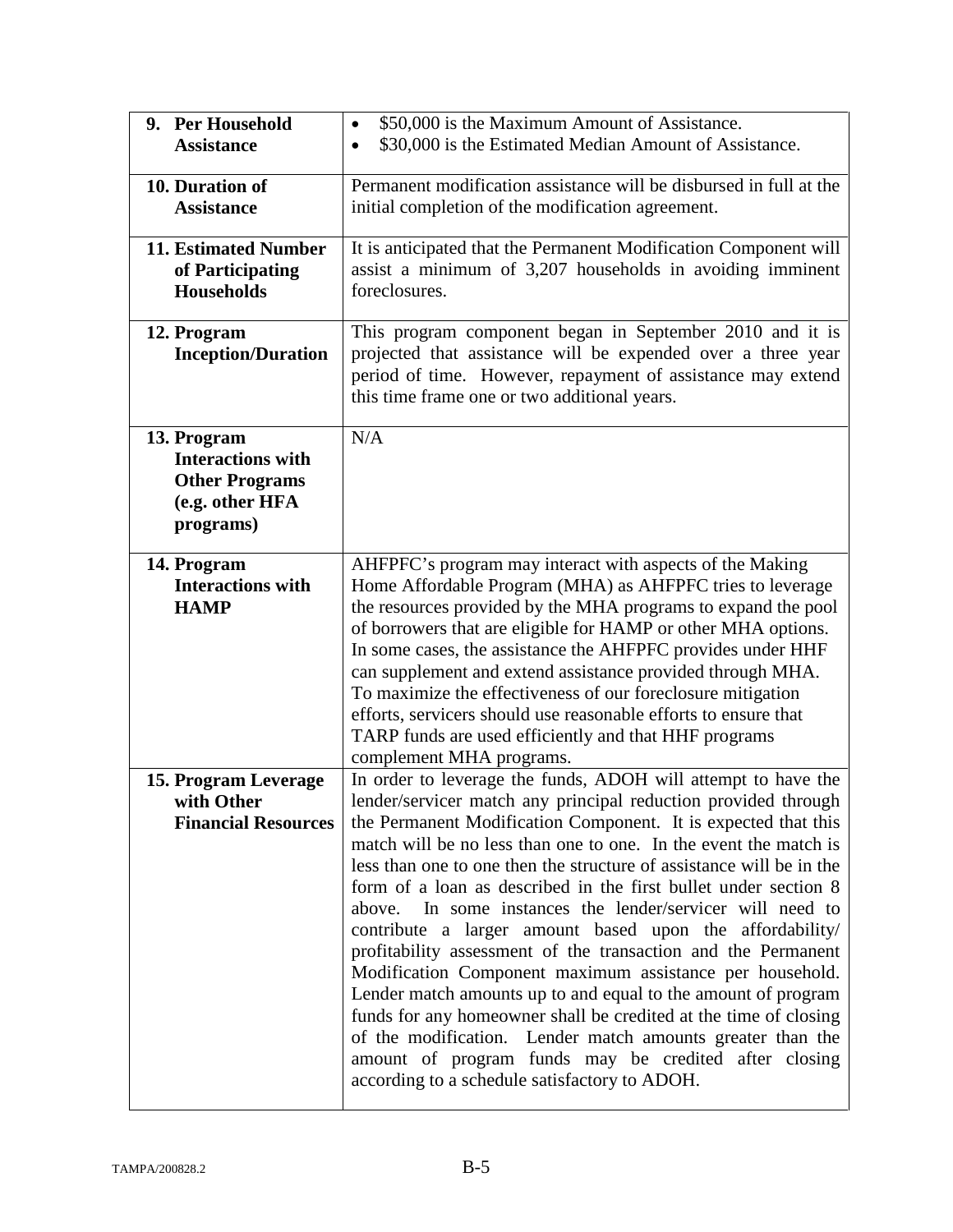| 16. Qualify as an | N/A |
|-------------------|-----|
| Unemployment      |     |
| Program           |     |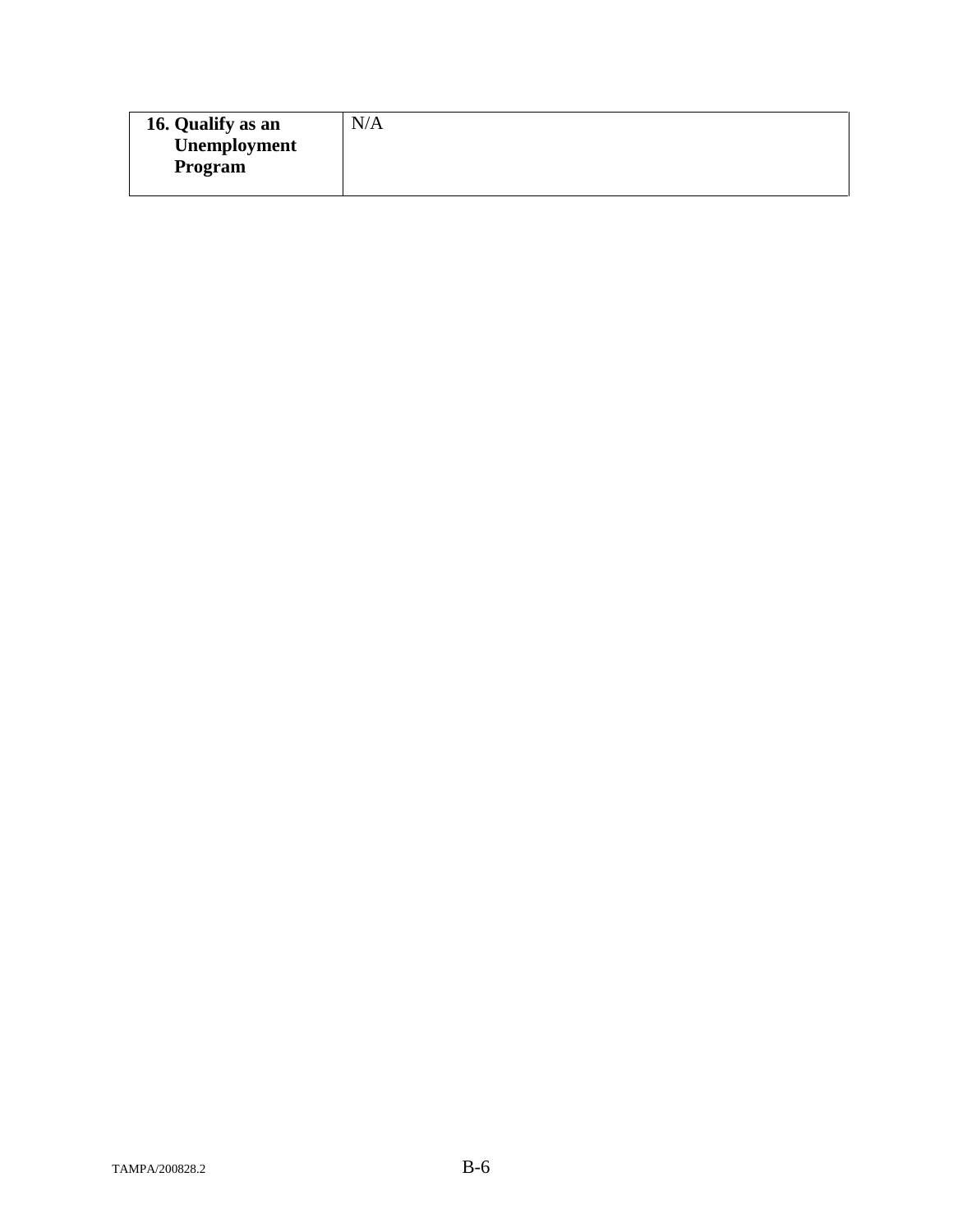### **SAVEMYHOMEAZ Second Mortgage Assistance Component Summary Guidelines**

|    | 1. Program Overview                                                               | Under the Second Mortgage Assistance Component, assistance<br>of up to \$16,500 will be provided to remove second mortgages if<br>necessary to modify the terms of primary loans. This amount<br>may also be available to borrowers where the second mortgage<br>itself is burdensome.                                                                                                                                                                                      |
|----|-----------------------------------------------------------------------------------|-----------------------------------------------------------------------------------------------------------------------------------------------------------------------------------------------------------------------------------------------------------------------------------------------------------------------------------------------------------------------------------------------------------------------------------------------------------------------------|
| 2. | <b>Program Goals</b>                                                              | The goals of the Second Mortgage Assistance Component is to<br>help homeowners avoid foreclosure by eliminating a second<br>mortgage if necessary to modify the terms of the primary loan,<br>and to reduce the likelihood that a borrower will re-default under<br>its primary loan as a result of the burden of a second mortgage.                                                                                                                                        |
| 3. | <b>Target</b><br><b>Population/Areas</b>                                          | The targeted populations are households whose income does not<br>exceed 150% AMI and that exhibit a commitment to retaining<br>their home and can demonstrate an ability to maintain a financial<br>obligation for the home.                                                                                                                                                                                                                                                |
|    |                                                                                   | It is projected that program assistance will be provided to<br>targeted areas according to the following breakdown of counties.<br>These projections are based on population, delinquent loans and<br>pending foreclosures in these areas.                                                                                                                                                                                                                                  |
|    |                                                                                   | Maricopa County, 75% of program funds<br>Pima County, 8% of program funds<br>Pinal County, 9% of program funds<br>All other areas, 8% of program funds                                                                                                                                                                                                                                                                                                                      |
|    | 4. Program Allocation<br>(Excluding<br><b>Administrative</b><br><b>Expenses</b> ) | \$4,516,317.00                                                                                                                                                                                                                                                                                                                                                                                                                                                              |
| 5. | <b>Borrower Eligibility</b><br><b>Criteria</b>                                    | Eligible financial hardship. Eligible financial hardships<br>include: reduced income due to under employment, medical<br>condition divorce or death. Borrower will be required to<br>provide a financial hardship affidavit.<br>Property must be borrower's primary residence (single<br>family dwelling (1 to 4 units).<br>150% of AMI maximum household income.<br>Present dollar value of 31.99% of monthly gross income<br>must be equal to or greater than NPV of REO. |
| 6. | <b>Property/Loan</b>                                                              | Property must be owner occupied.<br>$\bullet$                                                                                                                                                                                                                                                                                                                                                                                                                               |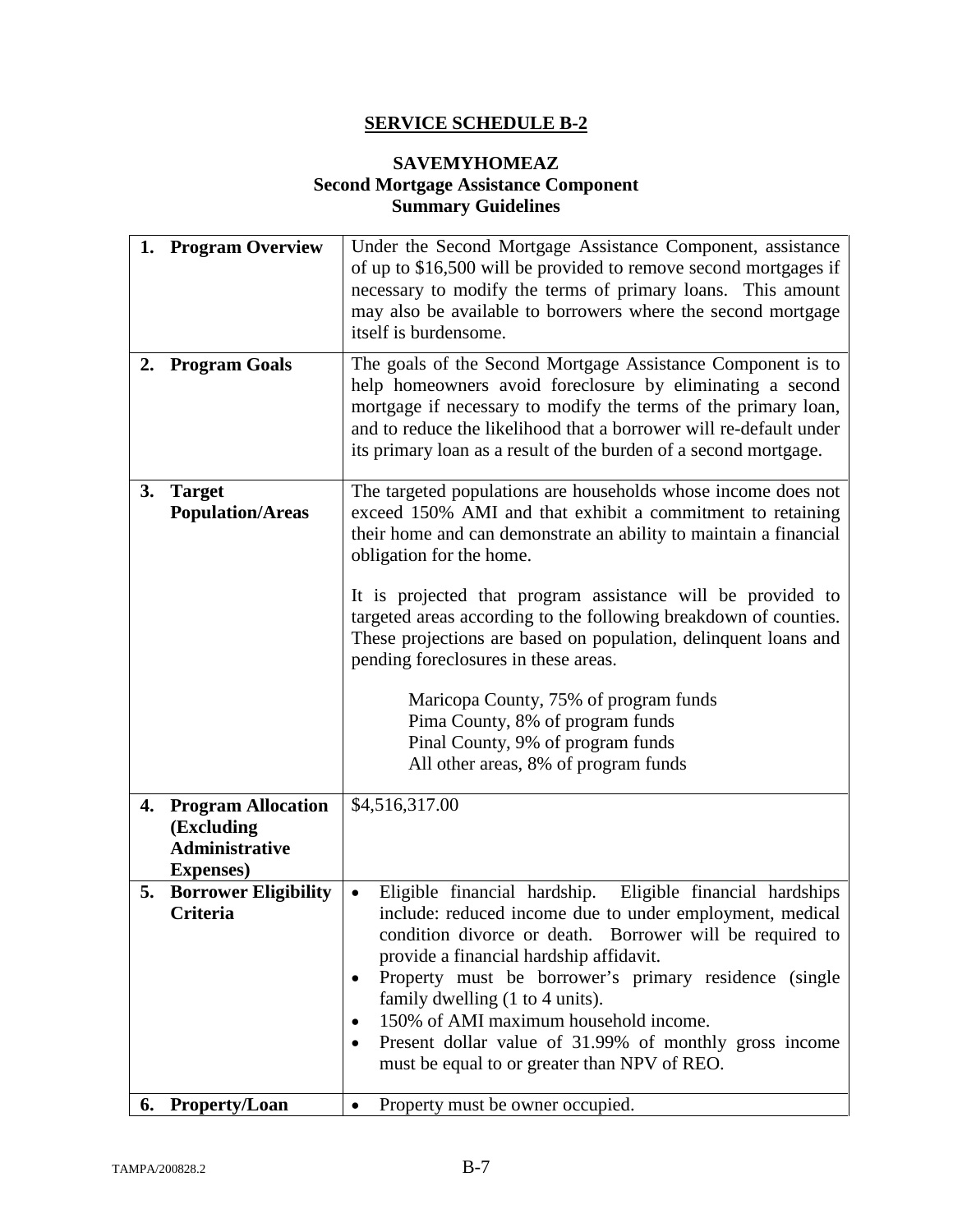| <b>Eligibility Criteria</b>                     | Mortgage amount must be equal to or less than GSE<br>$\bullet$<br>conforming limits.<br>Mortgage must be delinquent by at least 2 payments or the<br>$\bullet$<br>borrower that is current or has only one payment due and<br>unpaid by the end of the month in which it is due and makes<br>application for program assistance will be evaluated to<br>determine if he or she is at risk of imminent default.<br>Depending on the agreement with the servicer, mortgage<br>$\bullet$<br>may be required to be a minimum of 7 days prior to the<br>scheduled date of a trustee's sale.<br>Single family dwelling (1 to 4 units)<br>$\bullet$                                                                                                                                                                                                                                                                                                                                                                                                                                                                                                                                                                                                                                                                                                                                                                             |
|-------------------------------------------------|--------------------------------------------------------------------------------------------------------------------------------------------------------------------------------------------------------------------------------------------------------------------------------------------------------------------------------------------------------------------------------------------------------------------------------------------------------------------------------------------------------------------------------------------------------------------------------------------------------------------------------------------------------------------------------------------------------------------------------------------------------------------------------------------------------------------------------------------------------------------------------------------------------------------------------------------------------------------------------------------------------------------------------------------------------------------------------------------------------------------------------------------------------------------------------------------------------------------------------------------------------------------------------------------------------------------------------------------------------------------------------------------------------------------------|
| 7. Program Exclusions                           | Properties that have an outstanding mortgage(s) in excess of<br>$\bullet$<br>150% of the purchase price.<br>Current mortgage payment is equal to or less than 31.99% of<br>$\bullet$<br>borrower's monthly gross income.                                                                                                                                                                                                                                                                                                                                                                                                                                                                                                                                                                                                                                                                                                                                                                                                                                                                                                                                                                                                                                                                                                                                                                                                 |
| <b>Structure of</b><br>8.<br><b>Assistance</b>  | The Second Mortgage Assistance Component will provide up-<br>front, forgivable, second position loans to eligible borrowers<br>depending upon individual circumstances. Notes on the<br>forgivable second loans will be for a term of five (5) years in<br>favor of the Eligible Entity. A forgiveness clause will extinguish<br>the loan amount at the end of five years provided the consumer<br>has satisfied all terms of the loan. The terms of the loan are zero<br>interest, zero payment for the duration of the loan.<br>The<br>assistance loan will be considered satisfied upon expiration of 5<br>year term and ADOH will release the second lien connected with<br>the note. These loans will be utilized to reduce a portion of the<br>principal on the existing second mortgage and the remaining<br>balance will be extinguished by the lender/servicer. During the<br>term of the assistance loan it will be "due on sale" if the home<br>has increased in equity. If the home has not increased in equity<br>to the degree necessary to repay the note, all or a portion of the<br>note may be forgiven as not to create additional hardships on the<br>borrower/seller at the time of closing. Any loan proceeds that are<br>returned to the Program would be reutilized to assist additional<br>All funds recycled into the program will be<br>homeowners.<br>returned to Treasury after 12/31/2017. |
| <b>Per Household</b><br>9.<br><b>Assistance</b> | 40% of UPB or \$16,500 Maximum of Second Mortgage<br>$\bullet$<br>Settlement Assistance.<br>\$14,000 is the Estimated Median Amount of Assistance.<br>$\bullet$                                                                                                                                                                                                                                                                                                                                                                                                                                                                                                                                                                                                                                                                                                                                                                                                                                                                                                                                                                                                                                                                                                                                                                                                                                                          |
| 10. Duration of<br><b>Assistance</b>            | Second mortgage settlement will be disbursed in full at the initial<br>completion of the modification agreement.                                                                                                                                                                                                                                                                                                                                                                                                                                                                                                                                                                                                                                                                                                                                                                                                                                                                                                                                                                                                                                                                                                                                                                                                                                                                                                         |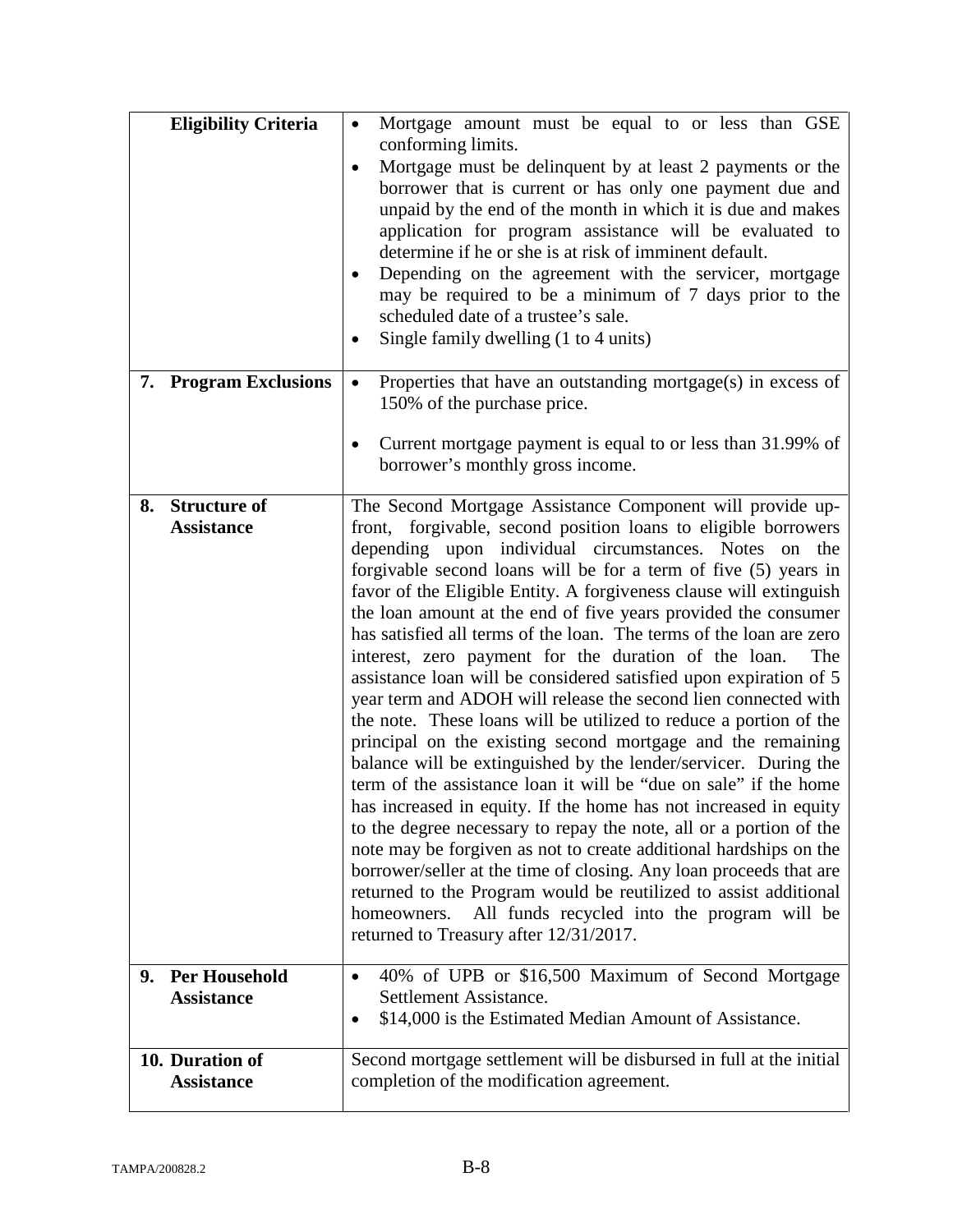| 11. Estimated Number<br>of Participating<br><b>Households</b>                                    | It is anticipated that the Second Mortgage Assistance Component<br>will assist a minimum of 274 households.                                                                                                                                                                                                                                                                                                                                                                                                                                                                                                 |
|--------------------------------------------------------------------------------------------------|-------------------------------------------------------------------------------------------------------------------------------------------------------------------------------------------------------------------------------------------------------------------------------------------------------------------------------------------------------------------------------------------------------------------------------------------------------------------------------------------------------------------------------------------------------------------------------------------------------------|
| 12. Program<br><b>Inception/Duration</b>                                                         | This program component began in September 2010 and it is<br>projected that assistance will be expended over a three year<br>period of time. However, repayment of assistance may extend<br>this time frame one or two additional years.                                                                                                                                                                                                                                                                                                                                                                     |
| 13. Program<br><b>Interactions with</b><br><b>Other Programs</b><br>(e.g. other HFA<br>programs) | AHFPFC will, on behalf of an approved seller, attempt to<br>extinguish the $2nd$ mortgage as part of a short sale that is part of<br>the short sale assistance component. Assistance is capped at<br>\$8,500.00 when combined with this component.                                                                                                                                                                                                                                                                                                                                                          |
| 14. Program<br><b>Interactions with</b><br><b>HAMP</b>                                           | AHFPFC's program may interact with aspects of the Making<br>Home Affordable Program (MHA) as AHFPFC tries to leverage<br>the resources provided by the MHA programs to expand the pool<br>of borrowers that are eligible for HAMP or other MHA options.<br>In some cases, the assistance the AHFPFC provides under HHF<br>can supplement and extend assistance provided through MHA.<br>To maximize the effectiveness of our foreclosure mitigation<br>efforts, servicers should use reasonable efforts to ensure that<br>TARP funds are used efficiently and that HHF programs<br>complement MHA programs. |
| 15. Program Leverage<br>with Other<br><b>Financial Resources</b>                                 | In order to leverage the funds, ADOH requires the<br>lender/servicer to match any principal reduction provided<br>through the Second Mortgage Assistance Component.<br>It is<br>expected that this match will be no less than seven to one.<br>Lender match amounts up to and equal to the amount of program<br>funds for any homeowner shall be credited at the time of closing<br>of the modification. Lender match amounts greater than the<br>amount of program funds may be credited after closing<br>according to a schedule satisfactory to ADOH.                                                    |
| 16. Qualify as an<br>Unemployment<br>Program                                                     | N/A                                                                                                                                                                                                                                                                                                                                                                                                                                                                                                                                                                                                         |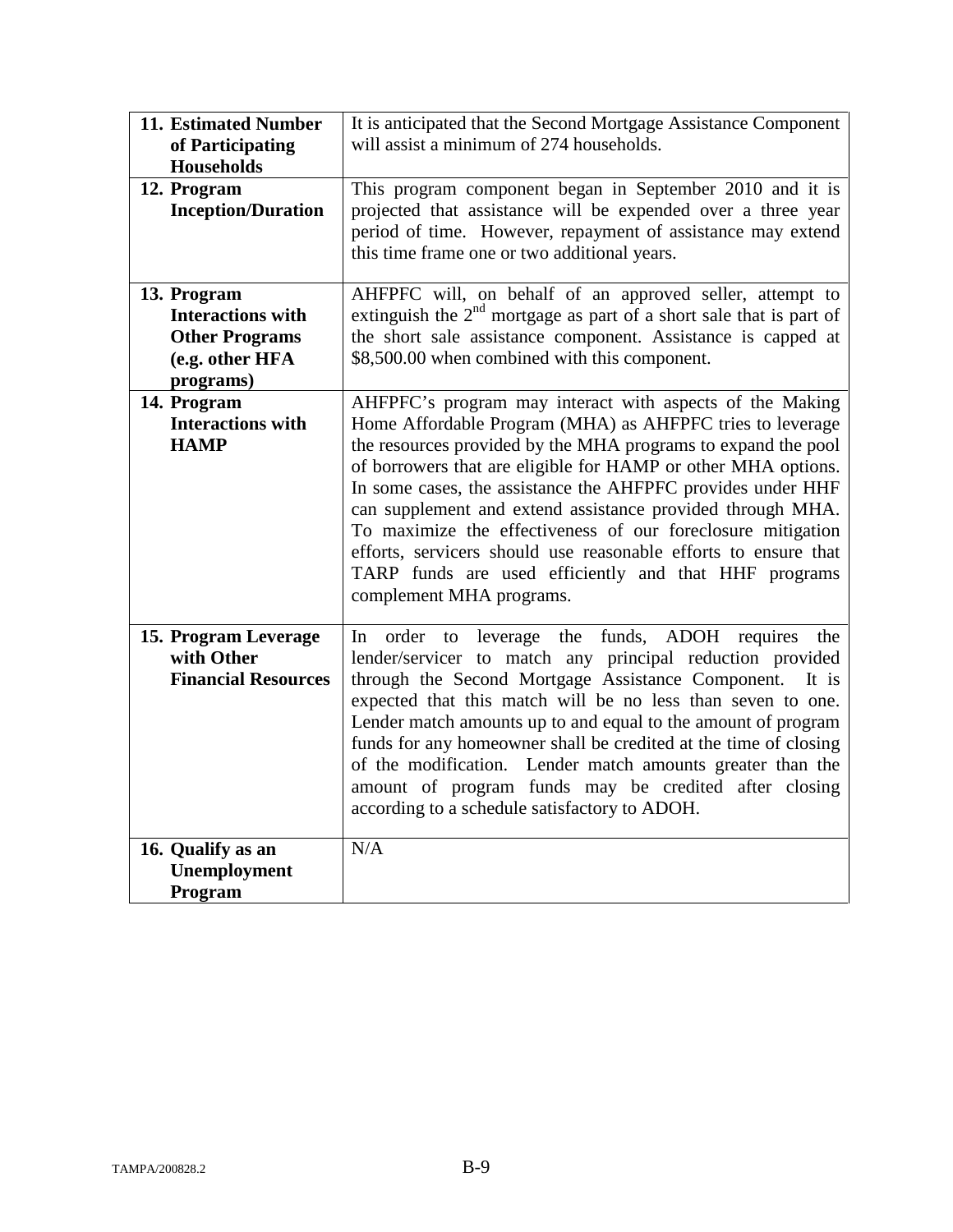# **SAVEMYHOMEAZ**

## **Unemployment/Underemployment Mortgage Assistance Component Summary Guidelines**

| 1. Program Overview        | The unemployment/underemployment mortgage assistance<br>component will provide mortgage relief for qualified<br>unemployed and underemployed borrowers.<br>AHFPFC is responsible for screening borrowers to determine<br>program eligibility and notifying servicers that it intends to<br>provide assistance to a borrower.<br>Servicers may refer potentially eligible borrowers to AHFPFC<br>with prior written approval.<br>If determined by AHFPFC that an eligible borrower has or had<br>a hardship of unemployment or underemployment that has<br>caused delinquency in the mortgage AHFPFC may, on behalf<br>of that eligible borrower, bring the first mortgage current by<br>curing all past due payments, accrued interest and legal fees.<br>AHFPFC will also request that late fees and NSF fees be<br>waived, but that will not be a requirement. Additional benefits<br>may consist of making a full monthly 1 <sup>st</sup> mortgage payment to<br>the servicer until the applicable program cap is reached or the<br>borrower becomes sufficiently employed and is able to sustain<br>the payment at 31.99% of gross monthly income. The<br>borrower will be required to pay a portion of the mortgage<br>payment to AFHPFC in the amount of 31.99% of household<br>monthly gross income, excluding unemployment benefits.<br>AHFPFC may, on behalf of an eligible borrower, attempt to<br>extinguish the $2nd$ mortgage through our Second Mortgage<br>Settlement component. |
|----------------------------|-------------------------------------------------------------------------------------------------------------------------------------------------------------------------------------------------------------------------------------------------------------------------------------------------------------------------------------------------------------------------------------------------------------------------------------------------------------------------------------------------------------------------------------------------------------------------------------------------------------------------------------------------------------------------------------------------------------------------------------------------------------------------------------------------------------------------------------------------------------------------------------------------------------------------------------------------------------------------------------------------------------------------------------------------------------------------------------------------------------------------------------------------------------------------------------------------------------------------------------------------------------------------------------------------------------------------------------------------------------------------------------------------------------------------------------------------------------------------------------------------|
| <b>Program Goals</b><br>2. | AHFPFC will be responsible for ongoing monitoring of<br>borrowers to ensure continued eligibility if receiving monthly<br>assistance.<br>This program will provide assistance for a set period of time<br>and/or maximum dollar amount so a qualified borrower can<br>search for adequate work or obtain job training without fear of<br>losing their home. The purpose of the program is to assist                                                                                                                                                                                                                                                                                                                                                                                                                                                                                                                                                                                                                                                                                                                                                                                                                                                                                                                                                                                                                                                                                             |
|                            | borrowers until they can obtain sufficient income to resume<br>scheduled mortgage payments, or qualify for a modified<br>mortgage payment.                                                                                                                                                                                                                                                                                                                                                                                                                                                                                                                                                                                                                                                                                                                                                                                                                                                                                                                                                                                                                                                                                                                                                                                                                                                                                                                                                      |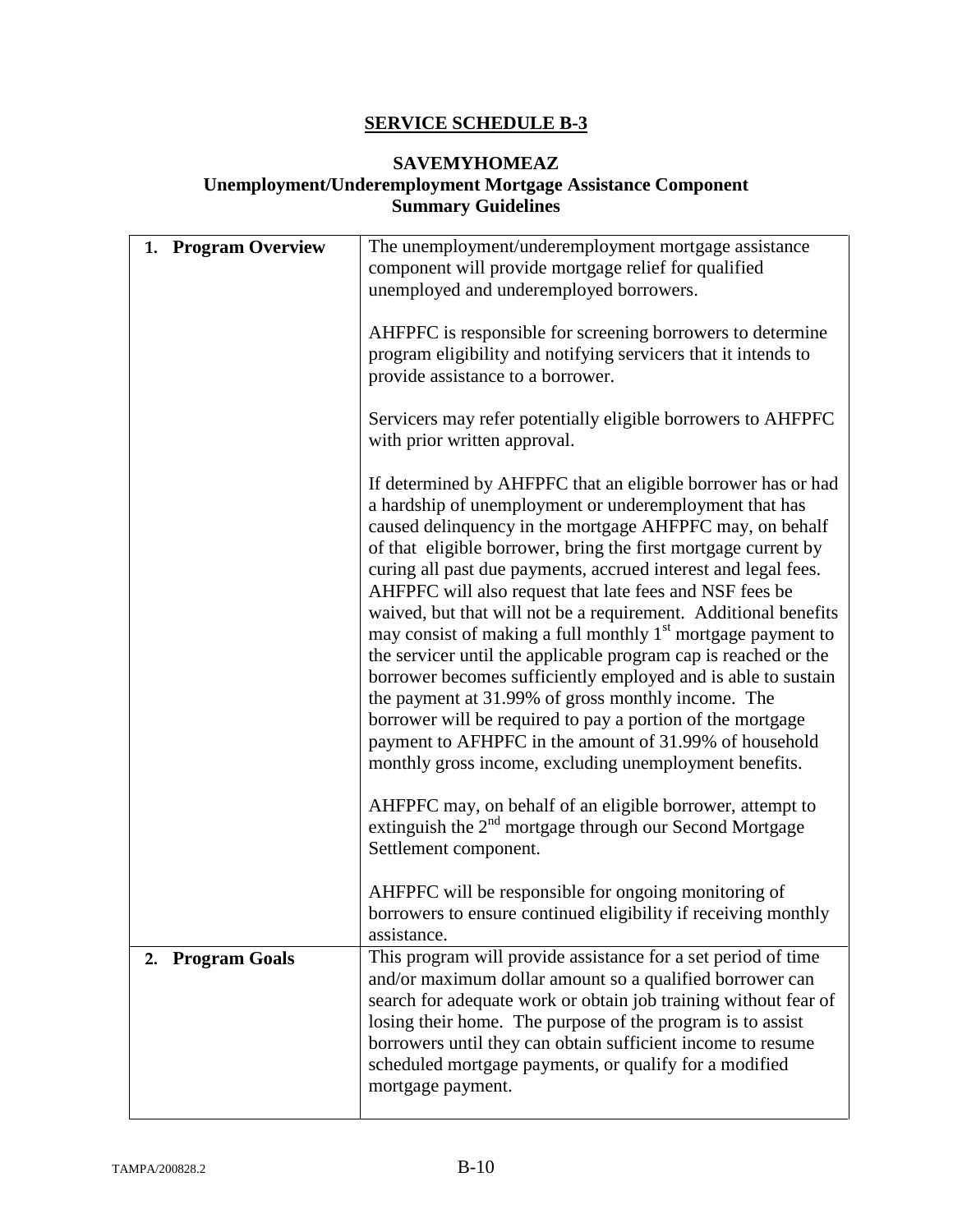|    |                                                                                       | Sustain the unemployed/underemployed borrower's<br>$\bullet$<br>monthly mortgage payment until they can or the<br>maximum assistance has been provided<br>Maintain the borrower's contribution towards their<br>$\bullet$<br>monthly mortgage payment at 31.99% of their current<br>gross monthly income for the duration of the assistance<br>excluding unemployment benefits.                                                                                                                                                                                                                                                                                                                                                                                                                                                                                                                                                                                                                                                                                                                                                                                                                                                                                   |
|----|---------------------------------------------------------------------------------------|-------------------------------------------------------------------------------------------------------------------------------------------------------------------------------------------------------------------------------------------------------------------------------------------------------------------------------------------------------------------------------------------------------------------------------------------------------------------------------------------------------------------------------------------------------------------------------------------------------------------------------------------------------------------------------------------------------------------------------------------------------------------------------------------------------------------------------------------------------------------------------------------------------------------------------------------------------------------------------------------------------------------------------------------------------------------------------------------------------------------------------------------------------------------------------------------------------------------------------------------------------------------|
| 3. | <b>Target</b><br><b>Population/Area</b>                                               | The target population includes eligible homeowners whose<br>hardship is caused by unemployment or underemployment.                                                                                                                                                                                                                                                                                                                                                                                                                                                                                                                                                                                                                                                                                                                                                                                                                                                                                                                                                                                                                                                                                                                                                |
| 4. | <b>Program Allocation</b><br>(Excluding<br><b>Administrative</b><br><b>Expenses</b> ) | \$70,427,450.00                                                                                                                                                                                                                                                                                                                                                                                                                                                                                                                                                                                                                                                                                                                                                                                                                                                                                                                                                                                                                                                                                                                                                                                                                                                   |
| 5. | <b>Borrower Eligibility</b><br>Criteria                                               | If the eligible borrower is unemployed, the borrower<br>$\bullet$<br>must provide proof they applied for unemployment<br>benefits and was approved or denied (UB107, UB100,<br>Claim status report) for reasons identified as acceptable<br>within the program's guidelines.<br>If the eligible borrower is underemployed, the<br>$\bullet$<br>borrower must provide documentation of a significant<br>reduction of income due to circumstances outside of<br>their control resulting in a housing payment greater<br>than 31.99% of their monthly gross income<br>One or more of the responsible borrowers must be<br>$\bullet$<br>unemployed/underemployed.<br>Borrowers must participate in quarterly (face-to-face<br>when possible) continued eligibility validation.<br>Eligibility requirements for stand alone reinstatement<br>assistance, without continuing monthly assistance, is as<br>follows:<br>1. Borrower must demonstrate the hardship caused by<br>unemployment or underemployment has passed.<br>For example, one of the borrowers was<br>unemployed and now the same borrower is<br>employed eliminating the hardship.<br>2. There must be a correlation between the qualified<br>hardship and the delinquency in the mortgage<br>payments. |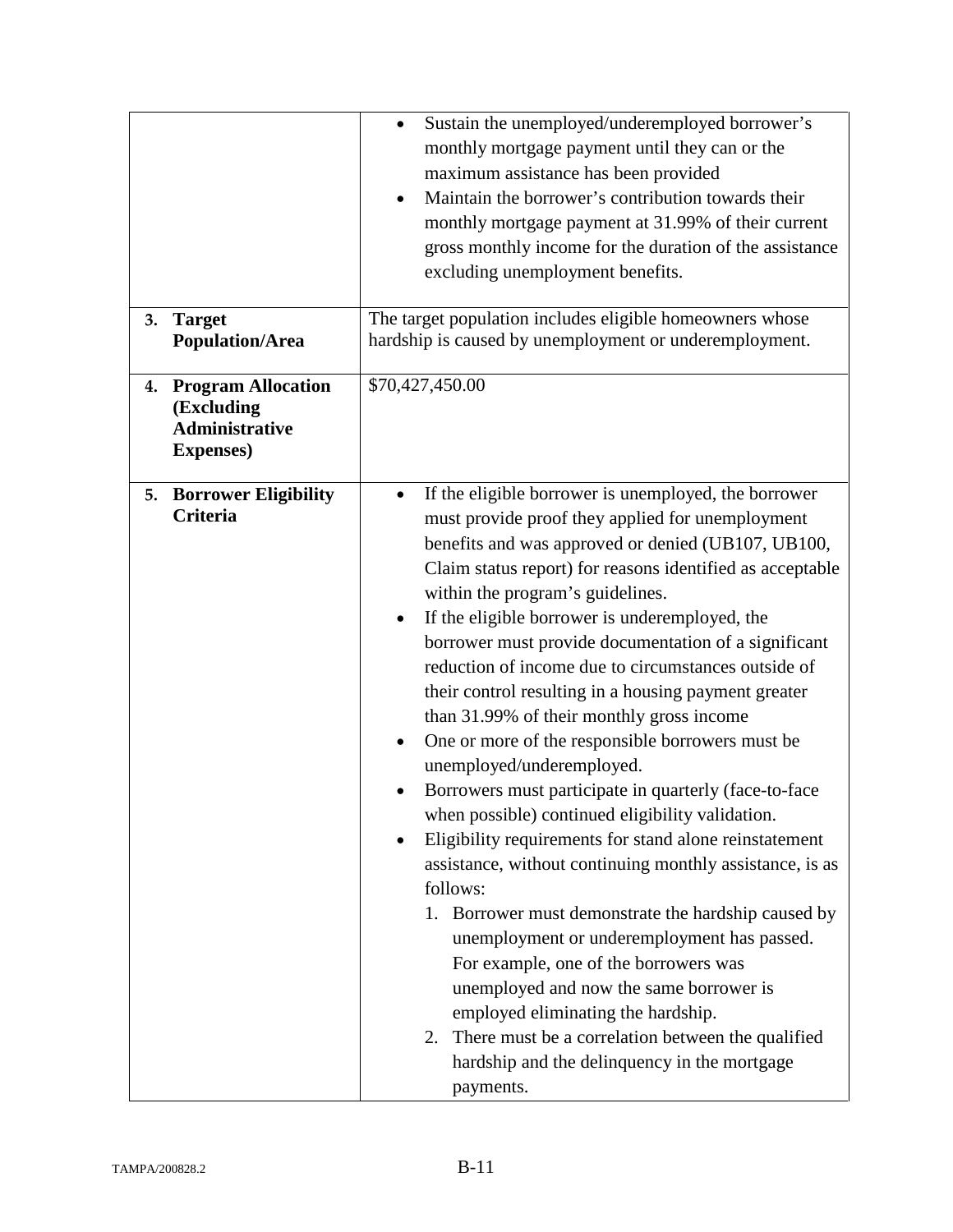|    |                                                 | 3. Borrowers must demonstrate that they now have                                                                |  |  |
|----|-------------------------------------------------|-----------------------------------------------------------------------------------------------------------------|--|--|
|    |                                                 | the ability to afford the contractual payments.                                                                 |  |  |
|    |                                                 | Affordability is defined as the payment being at or                                                             |  |  |
|    |                                                 | under 31.99% of documented gross income.                                                                        |  |  |
|    |                                                 | Borrower must occupy the subject property as their                                                              |  |  |
|    |                                                 | primary residence during the assistance disbursement                                                            |  |  |
|    |                                                 | period.                                                                                                         |  |  |
|    |                                                 | All borrowers must sign a hardship affidavit and felony                                                         |  |  |
|    |                                                 | certification.                                                                                                  |  |  |
|    |                                                 | 150% of AMI maximum household income.<br>$\bullet$                                                              |  |  |
|    |                                                 | Unpaid principal balance equal to or less than GSE<br>$\bullet$                                                 |  |  |
|    | 6. Property/Loan<br><b>Eligibility Criteria</b> | loan limits                                                                                                     |  |  |
|    |                                                 | Property must be owner-occupied<br>٠                                                                            |  |  |
|    |                                                 | Mortgage $(s)$ must be delinquent 2 payments or the<br>$\bullet$                                                |  |  |
|    |                                                 | borrower that is current or has only one payment due                                                            |  |  |
|    |                                                 | and unpaid by the end of the month in which it is due                                                           |  |  |
|    |                                                 | and makes application for program assistance will be                                                            |  |  |
|    |                                                 | evaluated to determine if he or she is at risk of                                                               |  |  |
|    |                                                 | imminent default.                                                                                               |  |  |
|    |                                                 | Program payments must go toward a first mortgage<br>٠                                                           |  |  |
|    |                                                 | Single family dwelling (1 to 4 units)<br>$\bullet$                                                              |  |  |
| 7. | <b>Program Exclusions</b>                       | The Servicer is not required to accept mortgage<br>$\bullet$                                                    |  |  |
|    |                                                 | assistance payment if a notice of trustee/sheriff sale has<br>been recorded depending on the agreement with the |  |  |
|    |                                                 | servicer.                                                                                                       |  |  |
|    |                                                 | Mortgages that are in foreclosure depending on the<br>agreement with the servicer                               |  |  |
|    |                                                 | Eligible Unemployed/Underemployed Borrower(s)                                                                   |  |  |
|    |                                                 | whose current 1 <sup>st</sup> mortgage PITI payment is greater                                                  |  |  |
|    |                                                 | than the program maximum of \$2,000 or the program                                                              |  |  |
|    |                                                 | maximum plus the Borrower(s) 31.99% contribution of                                                             |  |  |
|    |                                                 | monthly gross income excluding unemployment                                                                     |  |  |
|    |                                                 | benefits                                                                                                        |  |  |
|    |                                                 | Properties with a filed Notice of Trustee's Sale                                                                |  |  |
|    |                                                 | depending on the agreement with the servicer                                                                    |  |  |
|    |                                                 | Properties that have an outstanding mortgage(s) in<br>excess of 150% of the purchase price                      |  |  |
| 8. | <b>Structure of</b>                             | AHFPFC will execute and record a non-recourse, non-interest                                                     |  |  |
|    | <b>Assistance</b>                               | bearing forgivable note of no more than 5 years in duration,                                                    |  |  |
|    |                                                 | secured by a junior lien on the property. The note amount will                                                  |  |  |
|    |                                                 | be forgiven at the completion of the loan term. If the borrower                                                 |  |  |
|    |                                                 | refinances or sells the property within the forgivable period,                                                  |  |  |
|    |                                                 | payment will be required if there is sufficient equity to repay.                                                |  |  |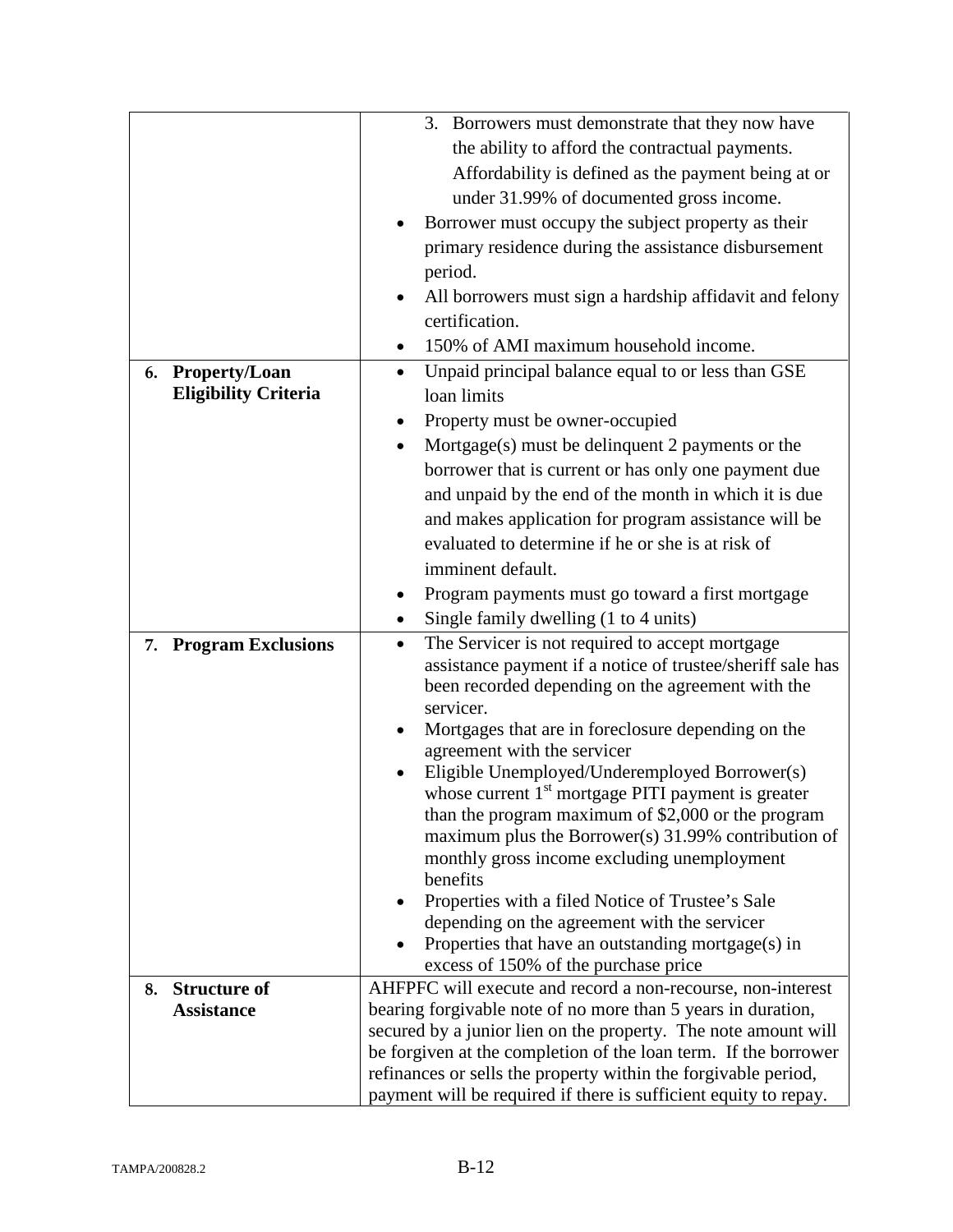|                                                                                        | All funds recycled into the program will be returned to the<br>Treasury after 12/31/2017.                                                                                                                                                                                                                                                                                                                                                                                                                                                |  |
|----------------------------------------------------------------------------------------|------------------------------------------------------------------------------------------------------------------------------------------------------------------------------------------------------------------------------------------------------------------------------------------------------------------------------------------------------------------------------------------------------------------------------------------------------------------------------------------------------------------------------------------|--|
|                                                                                        |                                                                                                                                                                                                                                                                                                                                                                                                                                                                                                                                          |  |
| 9. Per Household<br><b>Assistance</b>                                                  | Servicers have no responsibility for monitoring individual<br>program participation and are not required to refund payments<br>received that exceed individual program caps.<br>Maximum monthly assistance of \$2,000.00<br>Maximum number of past due mortgage payments to<br>$\bullet$<br>be rescued is 12 which allows for a minimum of 12<br>months of monthly mortgage payment assistance<br>\$50,000.00 per household when combined with other<br>٠                                                                                |  |
|                                                                                        | program components                                                                                                                                                                                                                                                                                                                                                                                                                                                                                                                       |  |
| 10. Duration of<br><b>Assistance</b>                                                   | Servicers have no responsibility for monitoring payment<br>duration.                                                                                                                                                                                                                                                                                                                                                                                                                                                                     |  |
|                                                                                        | Up to 24 months of mortgage payment assistance<br>Benefits may be provided up to two months posts re-<br>employment provided the 24 months maximum of<br>mortgage payment assistance has not been met                                                                                                                                                                                                                                                                                                                                    |  |
| 11. Estimated Number of<br>Participating<br><b>Households</b>                          | It is anticipated that the unemployment/underemployment<br>mortgage assistance component will assist a minimum of<br>3,674 households.                                                                                                                                                                                                                                                                                                                                                                                                   |  |
| 12. Program<br><b>Inception/Duration</b>                                               | This program component began in March 2011 and it is<br>expected to last approximately one to three years or until<br>AHFPFC funds are fully utilized. All funds still available<br>after 12/31/2017 will be returned to Treasury.                                                                                                                                                                                                                                                                                                       |  |
| <b>13. Program Interactions</b><br>with Other Programs<br>(e.g. other HFA<br>Programs) | N/A                                                                                                                                                                                                                                                                                                                                                                                                                                                                                                                                      |  |
| <b>14. Program Interactions</b><br>with HAMP                                           | AHFPFC's program may interact with aspects of the Making<br>Home Affordable Program (MHA) as AHFPFC tries to<br>leverage the resources provided by the MHA programs to<br>expand the pool of borrowers that are eligible for HAMP or<br>other MHA options. In some cases, the assistance the<br>AHFPFC provides under HHF can supplement and extend<br>assistance provided through MHA. To maximize the<br>effectiveness of our foreclosure mitigation efforts, servicers<br>should use reasonable efforts to ensure that TARP funds are |  |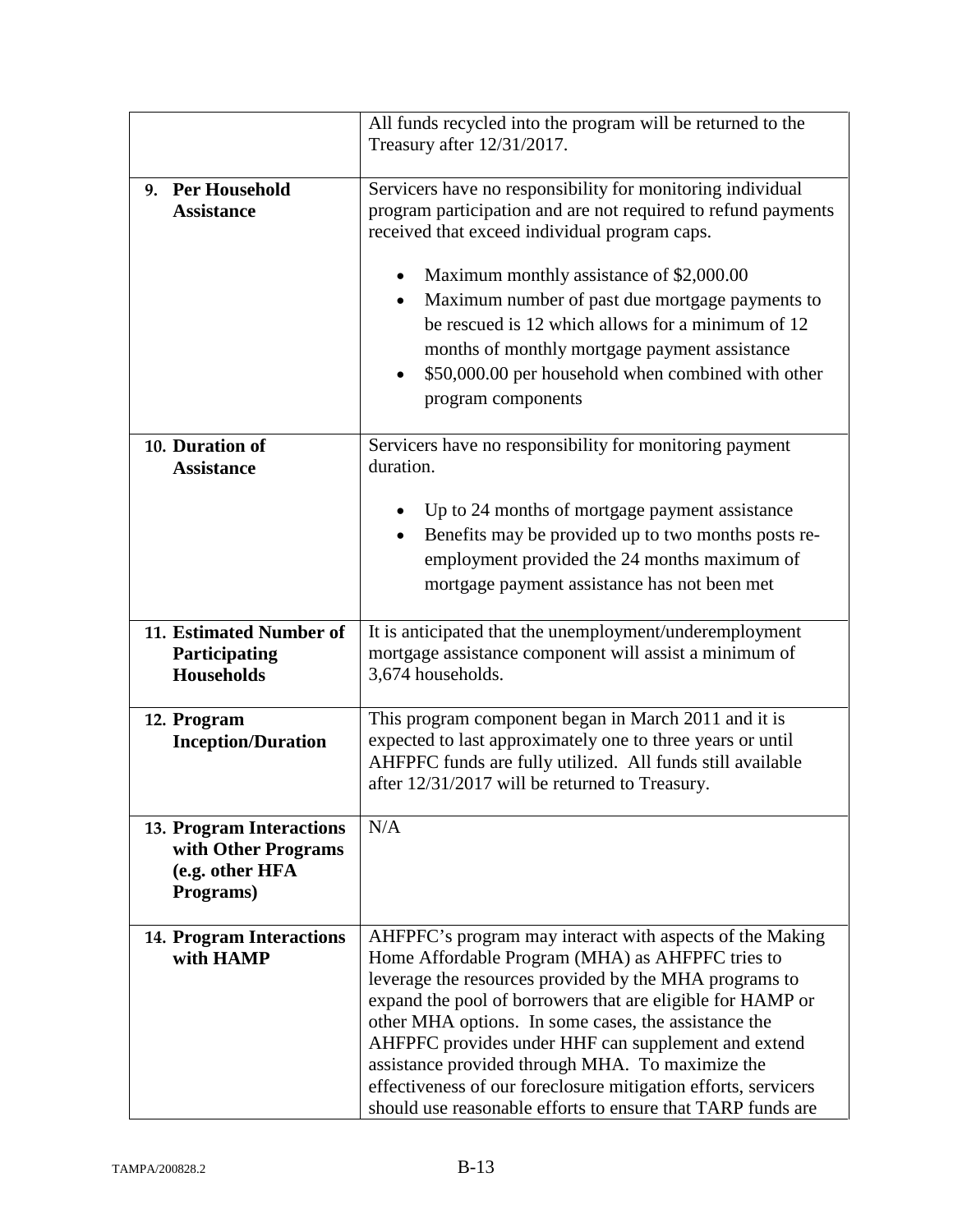|                                                                  | used efficiently and that HHF programs complement MHA<br>programs.                                                                                                                                                                                                                                              |
|------------------------------------------------------------------|-----------------------------------------------------------------------------------------------------------------------------------------------------------------------------------------------------------------------------------------------------------------------------------------------------------------|
| 15. Program Leverage<br>with Other Financial<br><b>Resources</b> | Servicers will not charge administrative fees (e.g., NSF, late<br>charges) in any month where a full contract payment is made.<br>If the loan is reinstated or modified following AHFPFC<br>mortgage assistance servicers will waive all administrative<br>fees accrued since the beginning of the delinquency. |
| 16. Qualify as an<br>Unemployment<br>Program                     | N/A                                                                                                                                                                                                                                                                                                             |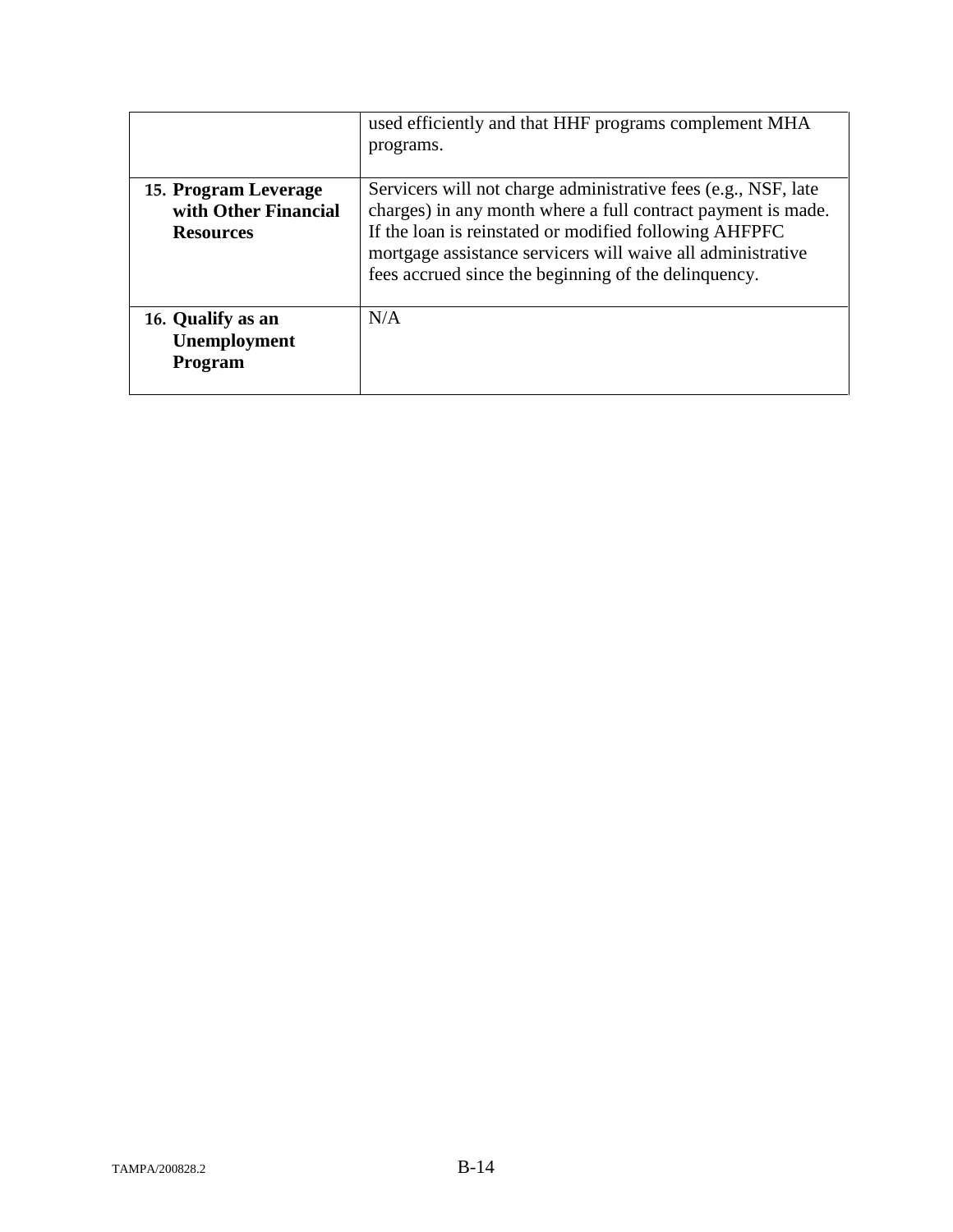## **SAVEMYHOMEAZ Short Sale Assistance Component Summary Guidelines**

| <b>Program Overview</b><br>1. | Short sale assistance will provide the eligible seller the funds<br>needed to relocate when a short sale has been approved by the<br>homeowner's servicer. Assistance is for sellers who can no<br>longer afford their home due to hardship such as<br>unemployment, underemployment, death, disability or divorce<br>of a homeowner or co-homeowner. Additionally, it will |
|-------------------------------|-----------------------------------------------------------------------------------------------------------------------------------------------------------------------------------------------------------------------------------------------------------------------------------------------------------------------------------------------------------------------------|
|                               | provide much needed enhancements to the short sale process<br>for qualified sellers that are approved for a short sale by their<br>lender.                                                                                                                                                                                                                                  |
|                               | AHFPFC is responsible for screening sellers to determine<br>program eligibility and providing notification for the seller<br>and servicer/lender that it intends to provide assistance to the<br>seller.                                                                                                                                                                    |
|                               | Servicers may refer potentially eligible sellers to AHFPFC<br>with prior written approval.                                                                                                                                                                                                                                                                                  |
|                               | AHFPFC will, on behalf of an approved seller, provide<br>\$4,500.00 per household receiving no other short sale<br>assistance plus 3% of the subject property purchase price in<br>the form of a seller paid closing cost on a short sale<br>transaction.                                                                                                                   |
|                               | Borrowers will be required to maintain the property until the<br>home is sold.                                                                                                                                                                                                                                                                                              |
|                               | AHFPFC will, on behalf of an approved seller, attempt to<br>extinguish the $2nd$ mortgage through our Second Mortgage<br>Settlement Component, which is capped at \$8,500.00 when<br>combined with this component.                                                                                                                                                          |
|                               | AHFPFC will, provide funds directly to the homeowner as a<br>part of the short sale closing/funding process but not prior to<br>closing.                                                                                                                                                                                                                                    |
| <b>Program Goals</b><br>2.    | Short sale assistance was designed to help stabilize                                                                                                                                                                                                                                                                                                                        |
|                               | communities by providing assistance to consumers in                                                                                                                                                                                                                                                                                                                         |
|                               | unrecoverable situations to transition from homeownership to                                                                                                                                                                                                                                                                                                                |
|                               | renting as well as enhance the marketability of short sale                                                                                                                                                                                                                                                                                                                  |
|                               | properties and accelerate the stabilization of property value.                                                                                                                                                                                                                                                                                                              |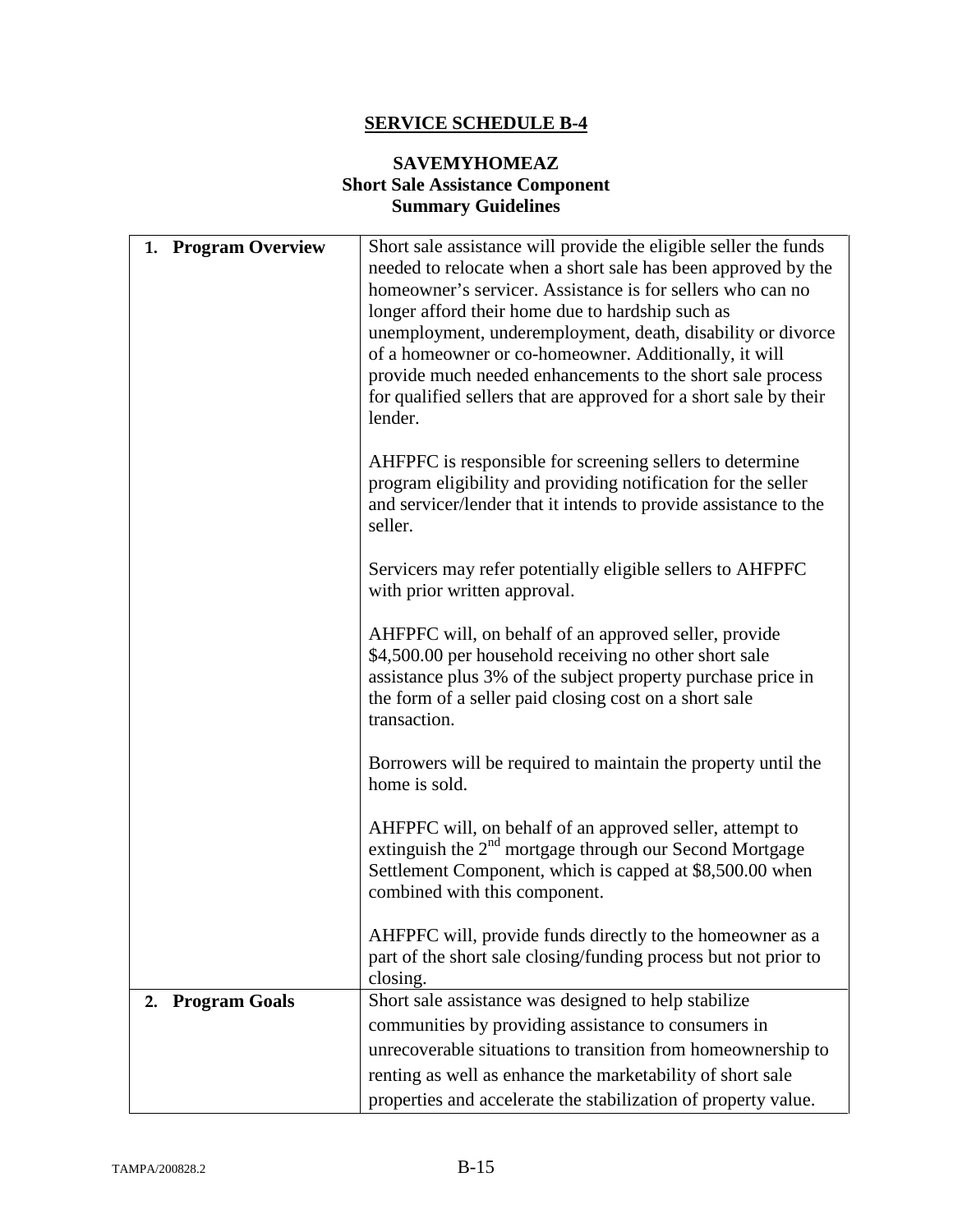| 3.<br>4. | <b>Target</b><br><b>Population/Area</b><br><b>Program Allocation</b><br>(Excluding | The targeted populations are households whose income does<br>not exceed 150% Area Median Income ("AMI") and that<br>exhibit an inability to retaining their home.<br>\$475,000.00                                                                                                                                                                                                                                                                                                                                                                                                                                                                                                                                                                                                                |  |  |
|----------|------------------------------------------------------------------------------------|--------------------------------------------------------------------------------------------------------------------------------------------------------------------------------------------------------------------------------------------------------------------------------------------------------------------------------------------------------------------------------------------------------------------------------------------------------------------------------------------------------------------------------------------------------------------------------------------------------------------------------------------------------------------------------------------------------------------------------------------------------------------------------------------------|--|--|
|          | <b>Administrative</b><br><b>Expenses</b> )                                         |                                                                                                                                                                                                                                                                                                                                                                                                                                                                                                                                                                                                                                                                                                                                                                                                  |  |  |
|          | <b>5. Borrower Eligibility</b><br><b>Criteria</b>                                  | The household must have gross income of no more than<br>$\bullet$<br>150 percent of the area median income for the County in<br>which the property is located.<br>Eligible financial hardship. Eligible financial hardships<br>$\bullet$<br>include:<br>reduced<br>income<br>due<br>unemployment,<br>to<br>underemployment, death, disability or divorce of a<br>homeowner or co-homeowner. Borrower will be required<br>to provide a financial hardship affidavit.<br>Borrower (s) must provide proof of short sale approval<br>$\bullet$<br>from Servicer and Final HUD-1 as a part of the closing<br>process.<br>All sellers must sign a hardship affidavit and felony<br>$\bullet$<br>certification.<br>The seller must provide a copy of the fully executed<br>purchase and sale agreement. |  |  |
|          | 6. Property/Loan<br><b>Eligibility Criteria</b>                                    | The property must be the borrower's principal residence;<br>additional property criteria must be met as well which include:<br>Unpaid principal balance equal to or less than GSE<br>loan limits<br>Property must be owner-occupied<br>$\bullet$<br>Mortgage(s) must be a minimum of 2 monthly<br>payments delinquent or the borrower that is current or<br>has only one payment due and unpaid by the end of the<br>month in which it is due and makes application for<br>program assistance will be evaluated to determine if he<br>or she is at risk of imminent default.<br>Single family dwelling (1 to 4 units)                                                                                                                                                                            |  |  |
|          | 7. Program Exclusions                                                              | Property located outside of Arizona<br>$\bullet$<br>Properties that have an outstanding mortgage(s) in<br>$\bullet$<br>excess of 150% of the purchase price<br>Sellers who apply for assistance after the short sale has<br>been completed are ineligible to participate<br>Sellers who are executing a "strategic default" are<br>(determination made through<br>ineligible<br>program<br>underwriting guidelines)                                                                                                                                                                                                                                                                                                                                                                              |  |  |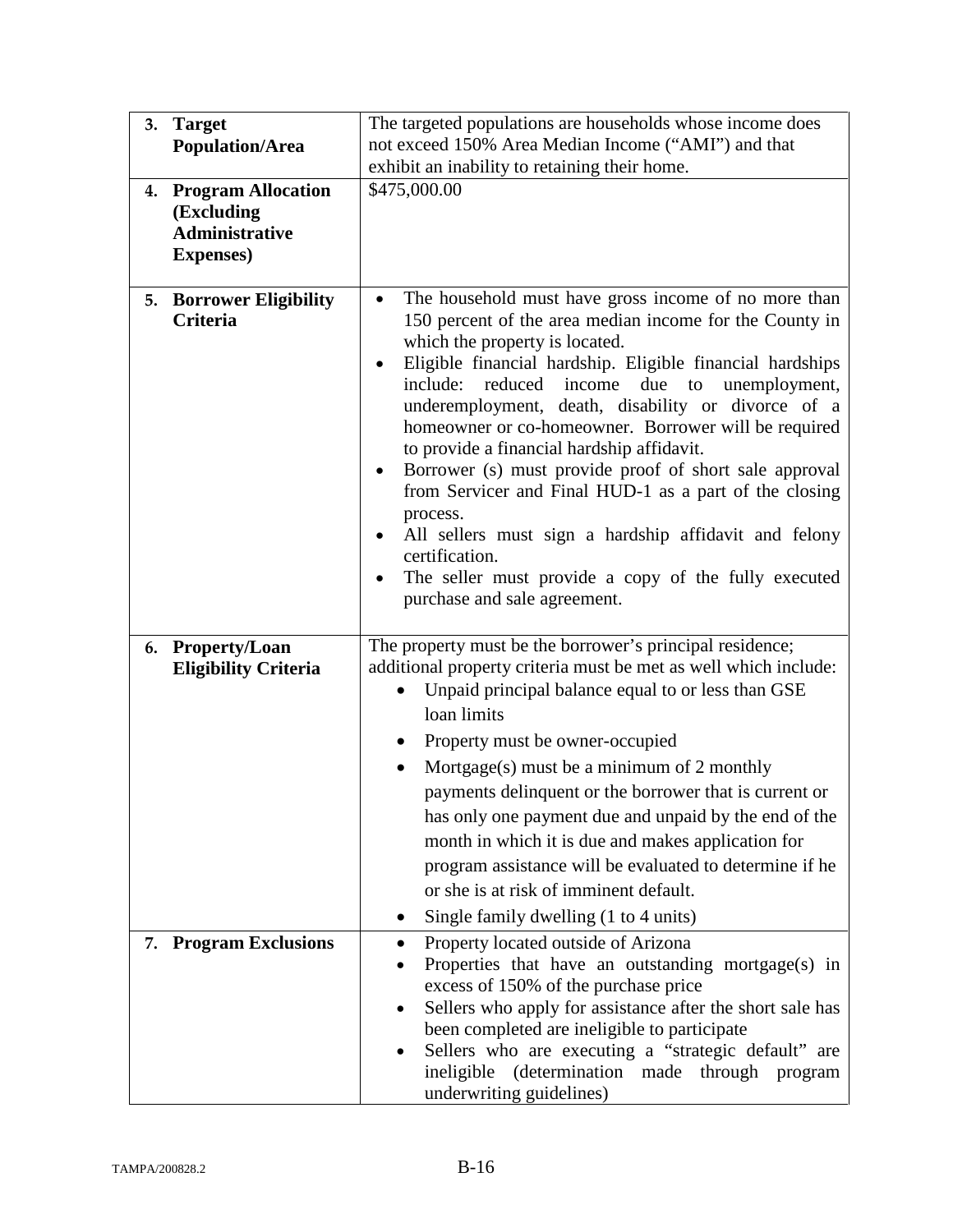| 8. Structure of<br><b>Assistance</b>                                            | Sellers whose current mortgage(s) PITI payment is<br>equal to or less than 31.99% of monthly gross income<br>excluding unemployment benefits.<br>Properties that are under contract that has been<br>approved by the lender/servicer at the time of the<br>assistance application.<br>Assistance under this component will be structured as a<br>onetime grant.                                                                                                                                                                                                                                                                                                                                        |  |
|---------------------------------------------------------------------------------|--------------------------------------------------------------------------------------------------------------------------------------------------------------------------------------------------------------------------------------------------------------------------------------------------------------------------------------------------------------------------------------------------------------------------------------------------------------------------------------------------------------------------------------------------------------------------------------------------------------------------------------------------------------------------------------------------------|--|
| <b>Per Household</b><br>9.<br><b>Assistance</b>                                 | \$4,500.00 per household receiving no other short sale<br>$\bullet$<br>assistance plus 3% of the purchase price.<br>Sellers participating in Home Affordable Foreclosure<br>Alternative (HAFA) Assistance may be compensated<br>up to \$1,500 (which with the \$3,000 HAFA assistance<br>brings total assistance to seller to \$4,500) plus 3% of<br>the purchase price.<br>Sellers participating in a comparable proprietary<br>program offered by a Servicer may be provided with<br>assistance up to an amount that when coupled with the<br>Servicer's assistance does not exceed \$4,500 plus 3%<br>of the purchase.<br>\$25,000.00 per household when combined with other<br>program components. |  |
| 10. Duration of<br><b>Assistance</b>                                            | Program is a one-time payment per seller household, made<br>upon close of escrow on the short sale.                                                                                                                                                                                                                                                                                                                                                                                                                                                                                                                                                                                                    |  |
| 11. Estimated Number of<br>Participating<br>Households                          | Based on AHFPFC eligibility criteria and available funding<br>we expect to provide assistance to a minimum of 148<br>households.                                                                                                                                                                                                                                                                                                                                                                                                                                                                                                                                                                       |  |
| 12. Program<br><b>Inception/Duration</b>                                        | This program component began in June 2011 and it is<br>projected that assistance will be expended over a three year<br>period of time.<br>All funds still available after 12/31/2017 will be returned to<br>Treasury.                                                                                                                                                                                                                                                                                                                                                                                                                                                                                  |  |
| 13. Program Interactions<br>with Other Programs<br>(e.g. other HFA<br>Programs) | N/A                                                                                                                                                                                                                                                                                                                                                                                                                                                                                                                                                                                                                                                                                                    |  |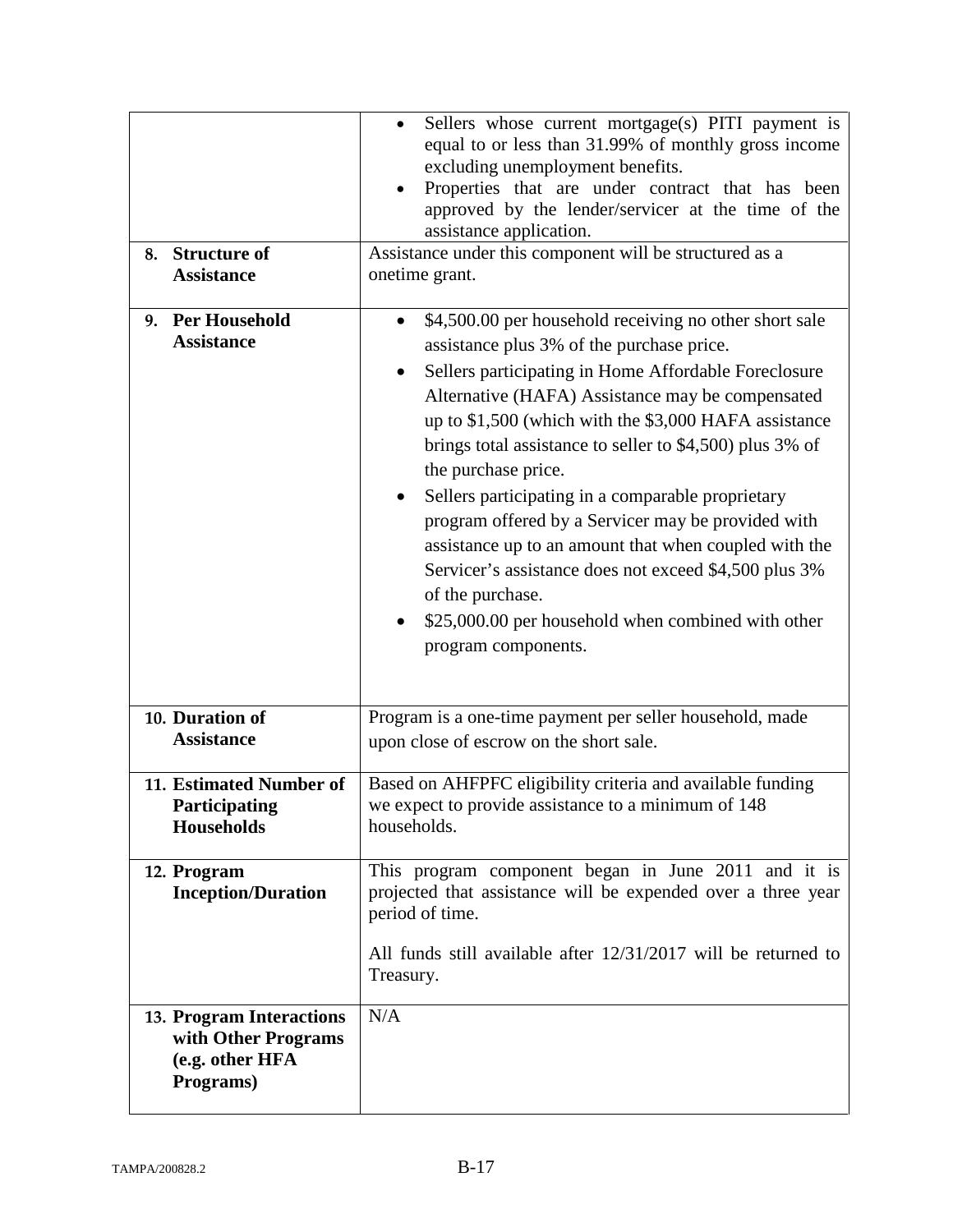| <b>14. Program Interactions</b><br>with HAMP                                                                     | AHFPFC's program may interact with aspects of the Making<br>Home Affordable Program (MHA) as AHFPFC tries to<br>leverage the resources provided by the MHA programs to<br>expand the pool of borrowers that are eligible for HAMP or<br>other MHA options. In some cases, the assistance the<br>AHFPFC provides under HHF can supplement and extend<br>assistance provided through MHA. To maximize the<br>effectiveness of our foreclosure mitigation efforts, servicers<br>should use reasonable efforts to ensure that TARP funds are<br>used efficiently and that HHF programs complement MHA<br>programs. |
|------------------------------------------------------------------------------------------------------------------|----------------------------------------------------------------------------------------------------------------------------------------------------------------------------------------------------------------------------------------------------------------------------------------------------------------------------------------------------------------------------------------------------------------------------------------------------------------------------------------------------------------------------------------------------------------------------------------------------------------|
| 15. Program Leverage<br>with Other Financial<br><b>Resources</b><br>16. Qualify as an<br>Unemployment<br>Program | N/A<br>N/A                                                                                                                                                                                                                                                                                                                                                                                                                                                                                                                                                                                                     |